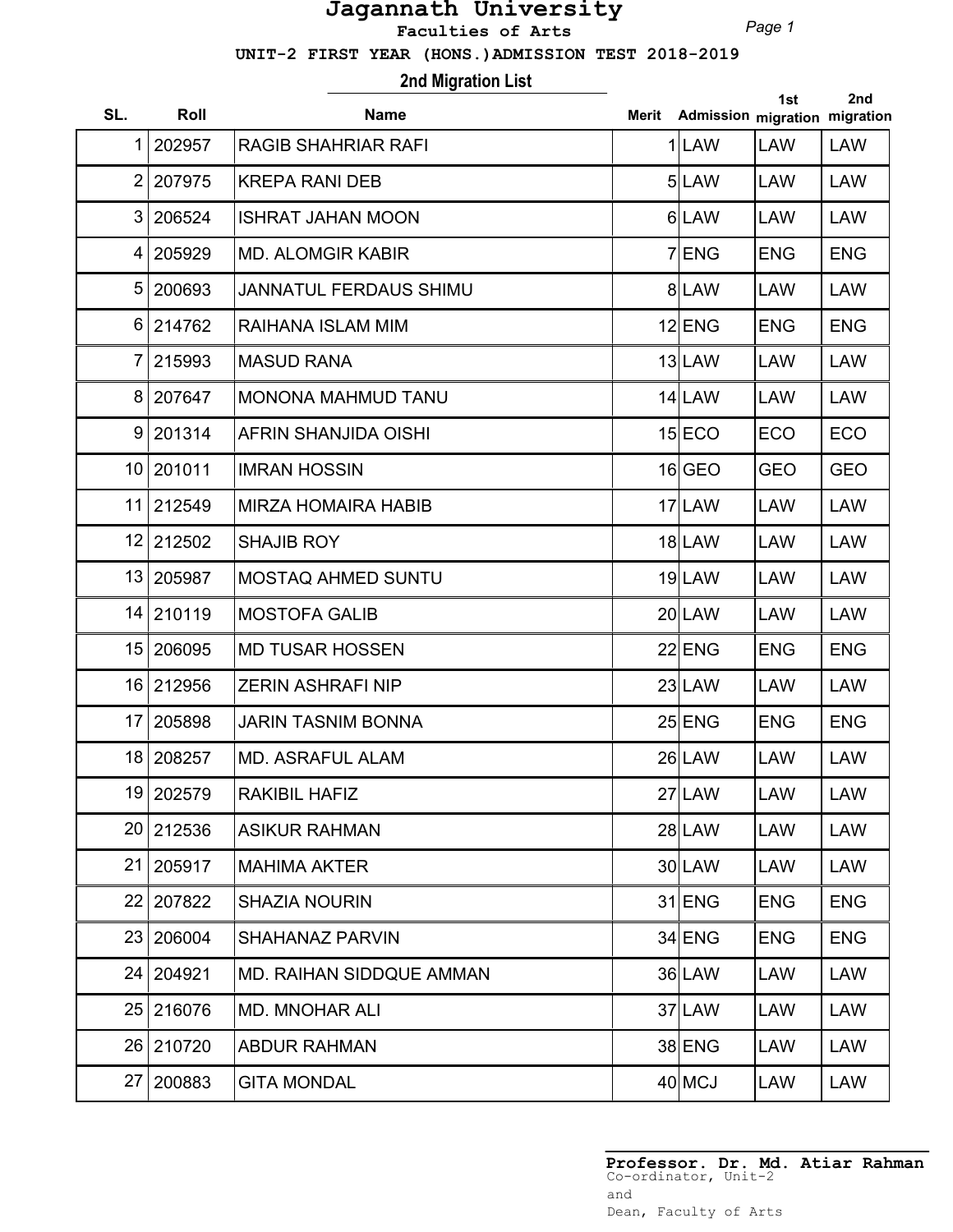*Page 2*

 **UNIT-2 FIRST YEAR (HONS.)ADMISSION TEST 2018-2019**

**2nd Migration List**

| SL.             | Roll      | <b>Name</b>                  | Merit | Admission migration migration | 1st        | 2nd        |
|-----------------|-----------|------------------------------|-------|-------------------------------|------------|------------|
| 28              | 216609    | <b>SWARNA AKTER</b>          |       | $41$ ENG                      | <b>ENG</b> | <b>ENG</b> |
| 29              | 200424    | <b>MST SAMIRA AKTER</b>      |       | $42$ ECO                      | LAW        | LAW        |
| 30              | 206017    | <b>MD. RIAZUL ISLAM</b>      |       | $43$ ECO                      | <b>LAW</b> | <b>LAW</b> |
| 31              | 212551    | <b>MST KANIJ FATEMA TOMA</b> |       | $45$ ENG                      | <b>LAW</b> | <b>LAW</b> |
| 32              | 215592    | <b>REDWAN AHMED</b>          |       | 46 ENG                        | <b>LAW</b> | <b>LAW</b> |
| 33              | 215960    | JANNATUL FARDOUS JUI         |       | 47 ENG                        | <b>ENG</b> | <b>ENG</b> |
| 34              | 207643    | TAHMINA AKTER                |       | $48$ PHI                      | PHI        | PHI        |
| 35              | 206937    | <b>NAYMA ISLAM</b>           |       | $49$ GEO                      | <b>GEO</b> | <b>GEO</b> |
| 36              | 200528    | <b>RUKAYA ISLAM</b>          |       | $50$ ENG                      | <b>ENG</b> | <b>ENG</b> |
| 37              | 206422    | <b>MOHOSINA AKTER</b>        |       | $51$ $ENG$                    | <b>LAW</b> | <b>LAW</b> |
| 38              | 206905    | <b>MST. TASNIA MAHABUBA</b>  |       | $52$ ENG                      | <b>ENG</b> | <b>ENG</b> |
| 39              | 215837    | <b>MAIEN AL MUBASSIR</b>     |       | 53 ENG                        | <b>LAW</b> | <b>LAW</b> |
| 40              | 213347    | <b>HASANUR RAHMAN</b>        |       | $54$ ENG                      | <b>ENG</b> | <b>ENG</b> |
| 41              | 216221    | <b>SAMSUNNAHER SRITY</b>     |       | 56 ENG                        | <b>ENG</b> | <b>ENG</b> |
| 42              | 205991    | <b>MD. MAHMUDUL HASAN</b>    |       | $57$ ENG                      | <b>ENG</b> | <b>ENG</b> |
| 43              | 211396    | NUZHAT TABASSUM              |       | 59 ENG                        | <b>ENG</b> | <b>ENG</b> |
| 44              | 200510    | <b>MST. MINARA PARVIN</b>    |       | 60LAN                         | <b>LAN</b> | <b>LAN</b> |
| 45              | 200887    | <b>SAKIB AHMED TUSHER</b>    |       | $61$ ECO                      | ECO        | ECO        |
| 46              | 200506    | MD. REJAUL KARIM             |       | $62$ ENG                      | <b>ENG</b> | <b>ENG</b> |
| 47              | 203540    | <b>LIMA BALA</b>             |       | 63 ENG                        | <b>ENG</b> | <b>ENG</b> |
| 48              | 210393    | <b>SHAIFUL ISLAM</b>         |       | 65 BEd                        | <b>BEd</b> | <b>BEd</b> |
| 49              | 206111    | <b>SUNANDA BALA</b>          |       | 66 ENG                        | <b>ENG</b> | <b>ENG</b> |
| 50 <sub>1</sub> | 210180    | <b>SAYEEM HOSSAIN</b>        |       | 67 ENG                        | <b>ENG</b> | <b>ENG</b> |
| 51              | 212184    | <b>MST ASMA SADIA</b>        |       | 68 ENG                        | <b>ENG</b> | <b>ENG</b> |
|                 | 52 207347 | <b>BORKAT ULLAH</b>          |       | $69$ BAN                      | <b>BAN</b> | <b>BAN</b> |
| 53              | 210401    | PARVEZ HOSSAIN               |       | $70$ ECO                      | ECO        | <b>ECO</b> |
| 54              | 213983    | <b>MD.AMA NULLA AMAN</b>     |       | $71$ ENG                      | <b>ENG</b> | <b>ENG</b> |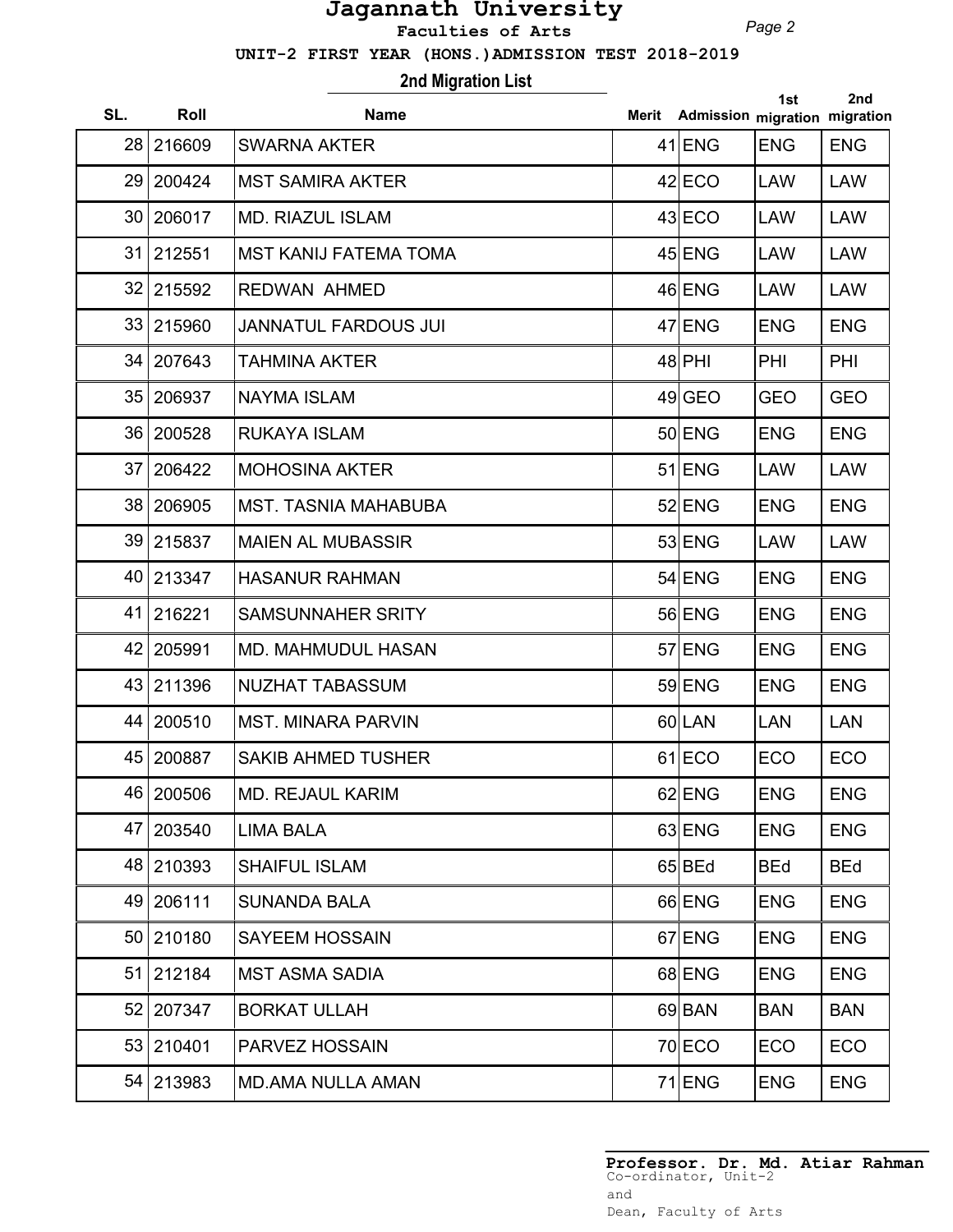*Page 3*

 **UNIT-2 FIRST YEAR (HONS.)ADMISSION TEST 2018-2019**

**2nd Migration List**

| SL.             | Roll      | <b>Name</b>                       | <b>Merit</b> | Admission migration migration | 1st        | 2nd        |
|-----------------|-----------|-----------------------------------|--------------|-------------------------------|------------|------------|
| 55              | 205722    | <b>MD. SHAHINUR RAHMAN</b>        |              | $74$ ENG                      | <b>ENG</b> | <b>ENG</b> |
| 56              | 209962    | <b>MIZANUR MIA</b>                |              | $75$ LAN                      | <b>LAN</b> | <b>LAN</b> |
| 57              | 211413    | <b>AMENA KHATUN</b>               |              | 76 ENG                        | <b>ENG</b> | <b>ENG</b> |
| 58              | 208187    | SONALY AKTHER MUNNY               |              | 77 ENG                        | <b>ENG</b> | <b>ENG</b> |
| 59              | 208284    | <b>SETU BISWAS</b>                |              | 78 ENG                        | <b>ENG</b> | <b>ENG</b> |
| 60 <sup>1</sup> | 200132    | <b>RANA ISLAM</b>                 |              | $79$ ECO                      | ECO        | ECO        |
| 61              | 216258    | <b>NODI BISWASH</b>               |              | 80 POS                        | <b>POS</b> | <b>POS</b> |
| 62              | 215732    | <b>DIPTAA BISWAS</b>              |              | 81 ENG                        | <b>ENG</b> | <b>ENG</b> |
| 63              | 205788    | <b>ABSHANA POPY</b>               |              | 82 ENG                        | <b>ENG</b> | <b>ENG</b> |
| 64              | 212572    | <b>MITHILA AHFROSE</b>            |              | 84 ECO                        | ECO        | ECO        |
| 65              | 212364    | <b>MST. SIRAZAM MANIRA</b>        |              | 86 ECO                        | ECO        | ECO        |
| 66              | 212867    | <b>NUSRAT ZAHAN</b>               |              | 87 ENG                        | <b>ENG</b> | <b>ENG</b> |
| 67              | 212381    | <b>MD. SYFUR RAHMAN</b>           |              | $91$ PAd                      | PAd        | PAd        |
| 68              | 202640    | <b>NAIEMA ISLAM</b>               |              | $92$ ENG                      | <b>ENG</b> | <b>ENG</b> |
| 69              | 209591    | <b>MASUM BILLAH MILON</b>         |              | $93$ ENG                      | <b>ENG</b> | <b>ENG</b> |
| 70              | 206759    | <b>MD.MUJAMMEL HAQUE</b>          |              | $94$ LAN                      | <b>LAN</b> | <b>LAN</b> |
| 71              | 208356    | <b>MARUF HASAN</b>                |              | $95$ ENG                      | <b>ENG</b> | <b>ENG</b> |
| 72              | 202566    | <b>TASNIM BARI LUBNA</b>          |              | 96 ECO                        | ECO        | ECO        |
|                 | 73 206244 | <b>RIPA KHANAM</b>                |              | $97$ ECO                      | <b>ECO</b> | ECO        |
| 74 I            | 201110    | <b>MD. RUBEL HOSSEN</b>           |              | 98 ENG                        | <b>ENG</b> | <b>ENG</b> |
| 75              | 207323    | <b>ZULAKHA ARABI</b>              |              | $99$ ECO                      | <b>ENG</b> | <b>ENG</b> |
| 76              | 202129    | <b>MD. ABU SAID</b>               |              | $101$ POS                     | <b>ENG</b> | <b>ENG</b> |
| 77              | 216021    | <b>RAHAT AMIN</b>                 |              | $102$ LAN                     | <b>LAN</b> | <b>LAN</b> |
| 78              | 204042    | <b>MD. SAMIUL ISLAM MONIR</b>     |              | $104$ ECO                     | ECO        | <b>ECO</b> |
| 79              | 201247    | <b>MST. SAKILA FERDOUS BRISTY</b> |              | 108 POS                       | <b>ENG</b> | <b>ENG</b> |
| 80 <sub>1</sub> | 215655    | <b>HANIF MIYA</b>                 |              | $109$ LAN                     | <b>LAN</b> | <b>LAN</b> |
| 81              | 202569    | <b>OISHY KABIR TALUKDER</b>       |              | $110$ PAd                     | PAd        | PAd        |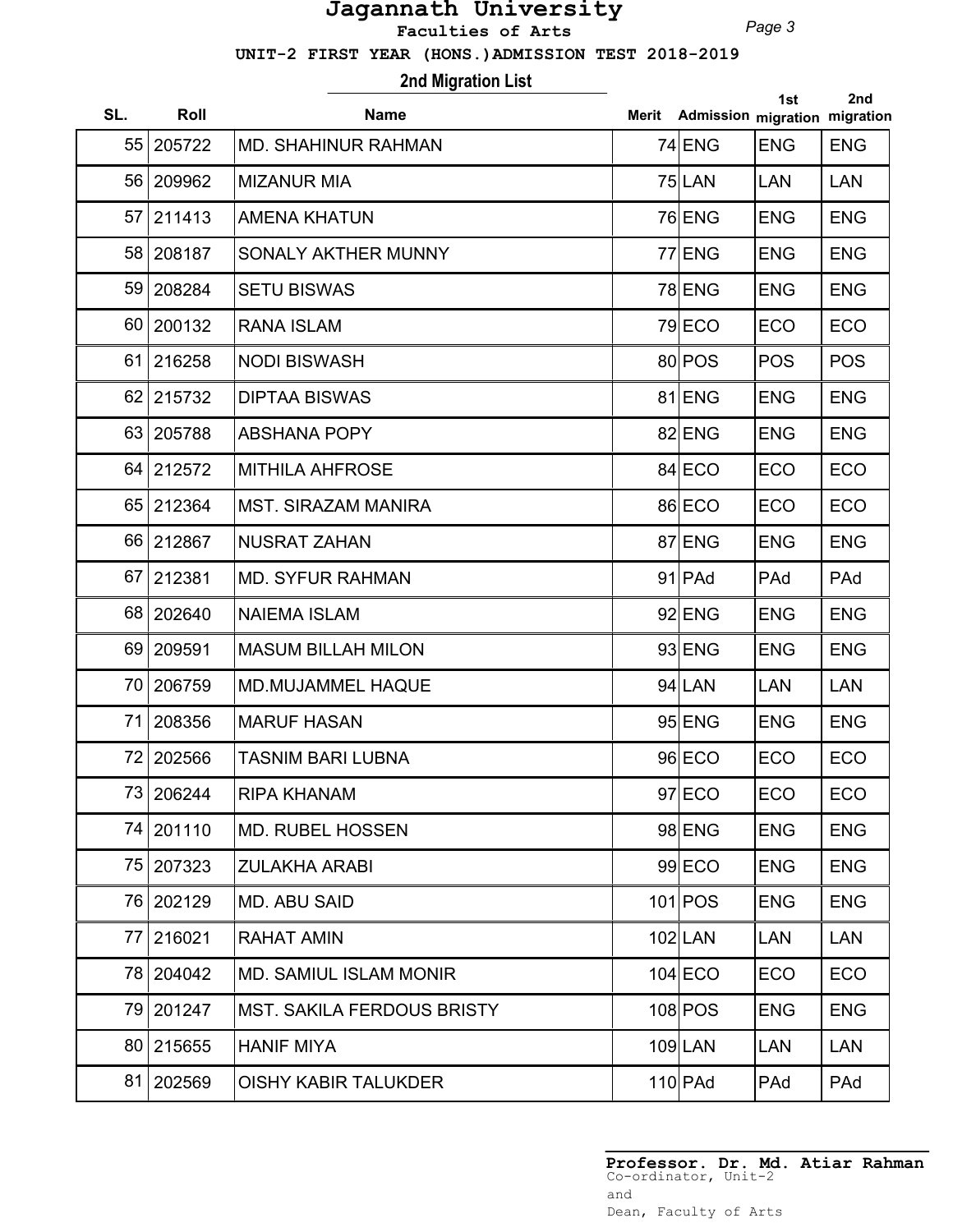*Page 4*

 **UNIT-2 FIRST YEAR (HONS.)ADMISSION TEST 2018-2019**

**2nd Migration List**

| SL. | Roll       | <b>Name</b>               | Merit | Admission migration migration | 1st        | 2nd        |
|-----|------------|---------------------------|-------|-------------------------------|------------|------------|
| 82  | 205338     | <b>SHUSMITA BISWAS</b>    |       | $111$ ECO                     | ECO        | ECO        |
| 83  | 209427     | <b>TAHMINA ISLAM</b>      |       | $112$ LAN                     | <b>LAN</b> | <b>LAN</b> |
| 84  | 211314     | <b>NURNAHAR AKTER</b>     |       | 113 POS                       | <b>ENG</b> | <b>ENG</b> |
| 85  | 216574     | MD. SOMAN                 |       | $114$ HIS                     | <b>HIS</b> | <b>HIS</b> |
| 86  | 203137     | <b>UMME KULSUM</b>        |       | 115 POS                       | <b>ENG</b> | <b>ENG</b> |
| 87  | 209893     | <b>BABITA RANI ROY</b>    |       | $116$ ECO                     | <b>ENG</b> | <b>ENG</b> |
| 88  | 208453     | <b>MM NAIM AMRAN</b>      |       | $117$ SOC                     | <b>ENG</b> | <b>ENG</b> |
| 89  | 209389     | <b>LAMISHA AKTER</b>      |       | $118$ PAd                     | PAd        | PAd        |
| 90  | 216603     | <b>JAKIR HOSSAIN</b>      |       | $119$ MCJ                     | <b>ENG</b> | <b>ENG</b> |
| 91  | 202276     | <b>MARIA AFRIN</b>        |       | $120$ ECO                     | <b>ENG</b> | <b>ENG</b> |
| 92  | 213677     | <b>ABUL FOZOL</b>         |       | $121$ ECO                     | ECO        | ECO        |
|     | 93 204527  | <b>SALMA AKTER</b>        |       | $122$ LAN                     | <b>LAN</b> | <b>LAN</b> |
| 94  | 215520     | <b>SAMIRA ISLAM</b>       |       | $124$ ECO                     | ECO        | ECO        |
| 95  | 202923     | <b>SORNA BHUIYAN</b>      |       | $125$ ECO                     | ECO        | ECO        |
| 96  | 208346     | <b>LAMIA RAHMAN</b>       |       | $128$ ECO                     | ECO        | ECO        |
| 97  | 206235     | <b>MD. TONMOY BASHAR</b>  |       | $129$ ECO                     | ECO        | ECO        |
| 98  | 215656     | <b>KAKON</b>              |       | $130$ ECO                     | ECO        | ECO        |
|     | 99 202965  | <b>SALEH AHMAD FAHIM</b>  |       | $131$ PAd                     | PAd        | PAd        |
| 100 | 205447     | <b>SHAMMI AKTER</b>       |       | 132 ECO                       | ECO        | ECO        |
|     | 101 210122 | <b>MARUF HASSAN</b>       |       | 133 POS                       | <b>POS</b> | <b>POS</b> |
|     | 102 202792 | <b>MAHMUDA AKTER LIMA</b> |       | $135$ ECO                     | <b>ECO</b> | <b>ECO</b> |
| 103 | 205014     | <b>JARIN TASMIM RIDI</b>  |       | $136$ ECO                     | ECO        | <b>ECO</b> |
| 104 | 211949     | <b>BITHI AKTER</b>        |       | $137$ $BAN$                   | <b>BAN</b> | <b>BAN</b> |
| 105 | 206999     | <b>RATNA KHATUN</b>       |       | $138$  LAN                    | <b>LAN</b> | <b>LAN</b> |
|     | 106 205681 | <b>JANNATUL FERDAUS</b>   |       | $140$ ECO                     | ECO        | <b>ECO</b> |
| 107 | 216576     | <b>ESRAT JAHAN EFAT</b>   |       | $141$ ECO                     | ECO        | <b>ECO</b> |
|     | 108 210734 | <b>OLI AHAD JOY</b>       |       | $143$ PAd                     | PAd        | PAd        |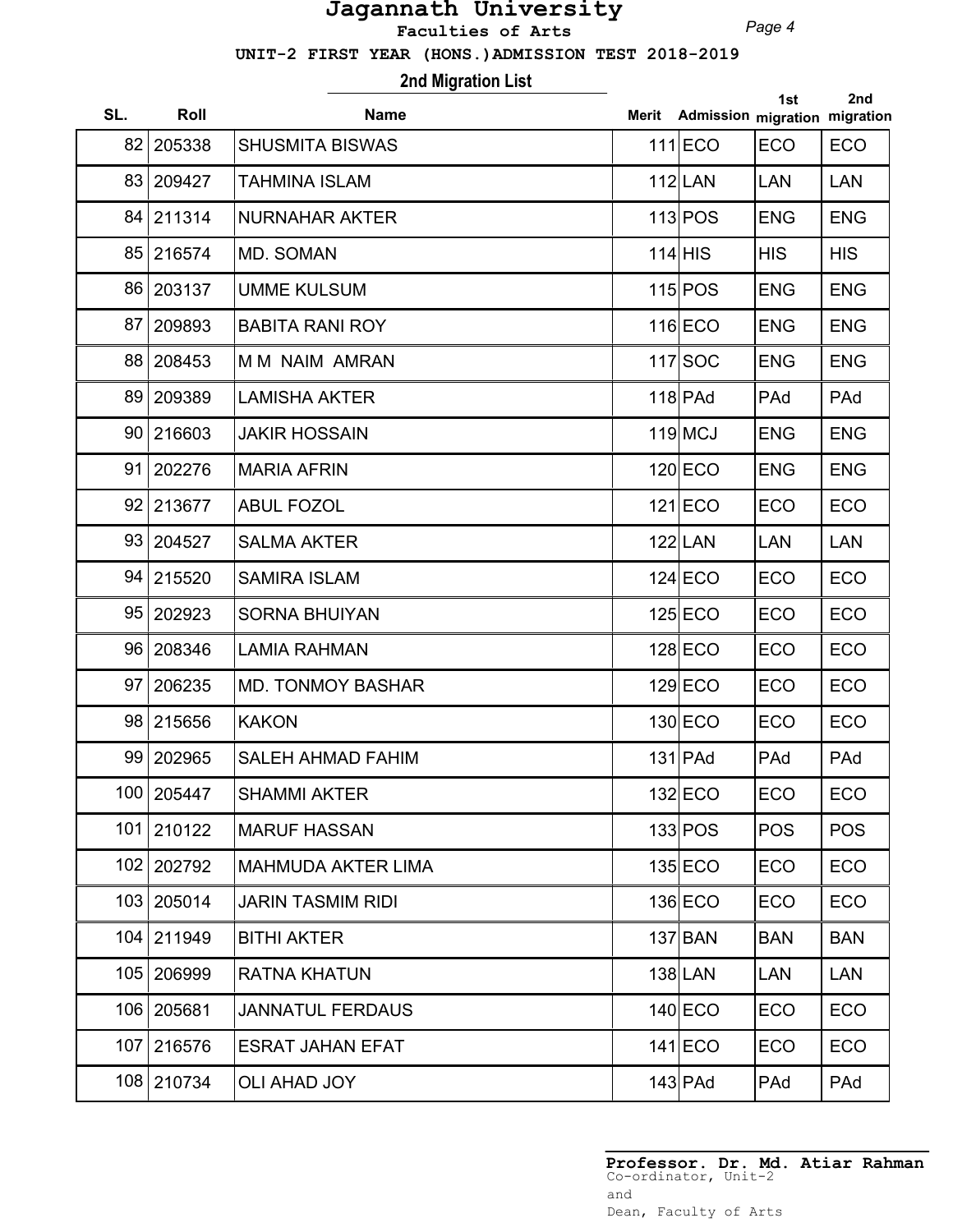*Page 5*

 **UNIT-2 FIRST YEAR (HONS.)ADMISSION TEST 2018-2019**

**2nd Migration List**

| SL. | Roll       | <b>Name</b>                    | Merit | Admission migration migration | 1st        | 2nd        |
|-----|------------|--------------------------------|-------|-------------------------------|------------|------------|
| 109 | 211605     | <b>MST. MUSFIKA AKTAR</b>      |       | $144$  LAN                    | <b>LAN</b> | <b>LAN</b> |
| 110 | 208697     | <b>MARZIA SULTANA</b>          |       | $149$ ECO                     | <b>ECO</b> | ECO        |
| 111 | 202544     | <b>NUSRAT JAHAN JARIN</b>      |       | $151$ ECO                     | <b>ECO</b> | ECO        |
| 112 | 209722     | <b>MD. RASEL KABIR</b>         |       | $155$ ECO                     | ECO        | ECO        |
| 113 | 207646     | <b>PANKOJ SARKAR</b>           |       | $158$ SOC                     | <b>SOC</b> | <b>SOC</b> |
| 114 | 205922     | <b>MD. NASIM MAHAMUD</b>       |       | $159$ POS                     | <b>POS</b> | <b>POS</b> |
| 115 | 208817     | <b>MOHAMMAD IBRAHIM KHALIL</b> |       | $160$ ECO                     | <b>ECO</b> | ECO        |
| 116 | 205051     | <b>SHAPNA SULTANA</b>          |       | $162$ LAN                     | ECO        | ECO        |
| 117 | 210163     | <b>ESHITA AKTER</b>            |       | 163 POS                       | ECO        | <b>ECO</b> |
| 118 | 203837     | <b>MD. MAHMUD SHAKIL</b>       |       | $164$ MCJ                     | <b>MCJ</b> | <b>MCJ</b> |
|     | 119 211333 | <b>FAHIM FOYSAL</b>            |       | $165$ PAd                     | PAd        | PAd        |
| 120 | 205900     | <b>SADIYA SULTANA</b>          |       | $166$ SOC                     | <b>SOC</b> | <b>SOC</b> |
| 121 | 201429     | <b>ABUL HASNAT NANNO</b>       |       | $167$ LAN                     | <b>LAN</b> | <b>LAN</b> |
| 122 | 206107     | <b>MST. SULTANA YASMIN</b>     |       | 168 LAN                       | LAN        | <b>LAN</b> |
| 123 | 206868     | <b>MARZIA AKTER</b>            |       | $170$ POS                     | ECO        | ECO        |
| 124 | 212096     | <b>MD. ARIFUR RAHMAN</b>       |       | $171$ MCJ                     | <b>MCJ</b> | <b>MCJ</b> |
| 125 | 203320     | <b>TAOHIDA NAZNIN</b>          |       | $175$ $\vert$ IML             | ECO        | ECO        |
|     | 126 216024 | <b>SONIA KHATUN</b>            |       | $176$ LAN                     | ECO        | ECO        |
|     | 127 200170 | <b>SHOENA AKTER</b>            |       | 177 LAN                       | LAN        | LAN        |
| 128 | 208769     | <b>MD. BELAYET HOSSAIN</b>     |       | $178$ MCJ                     | ECO        | <b>ECO</b> |
| 129 | 206475     | <b>AFIA AKTER</b>              |       | $179$ BAN                     | <b>BAN</b> | <b>BAN</b> |
| 130 | 214206     | Amena Akhter Sume              |       | $180$ IML                     | <b>IML</b> | <b>IML</b> |
| 131 | 213679     | <b>MD. OMAR FARUK</b>          |       | $185$ PAd                     | PAd        | PAd        |
|     | 132 211627 | <b>MST. ANJUMAN ARA SHETO</b>  |       | 187 POS                       | <b>POS</b> | <b>POS</b> |
|     | 133 200556 | <b>SADIA KHANOM</b>            |       | $188$ PAd                     | PAd        | PAd        |
|     | 134 215663 | SUMAIYA MEHJABIN SWARNA        |       | 190 LAN                       | <b>LAN</b> | <b>LAN</b> |
|     | 135 209382 | <b>NISAT SUBAH</b>             |       | $192$ POS                     | <b>POS</b> | <b>POS</b> |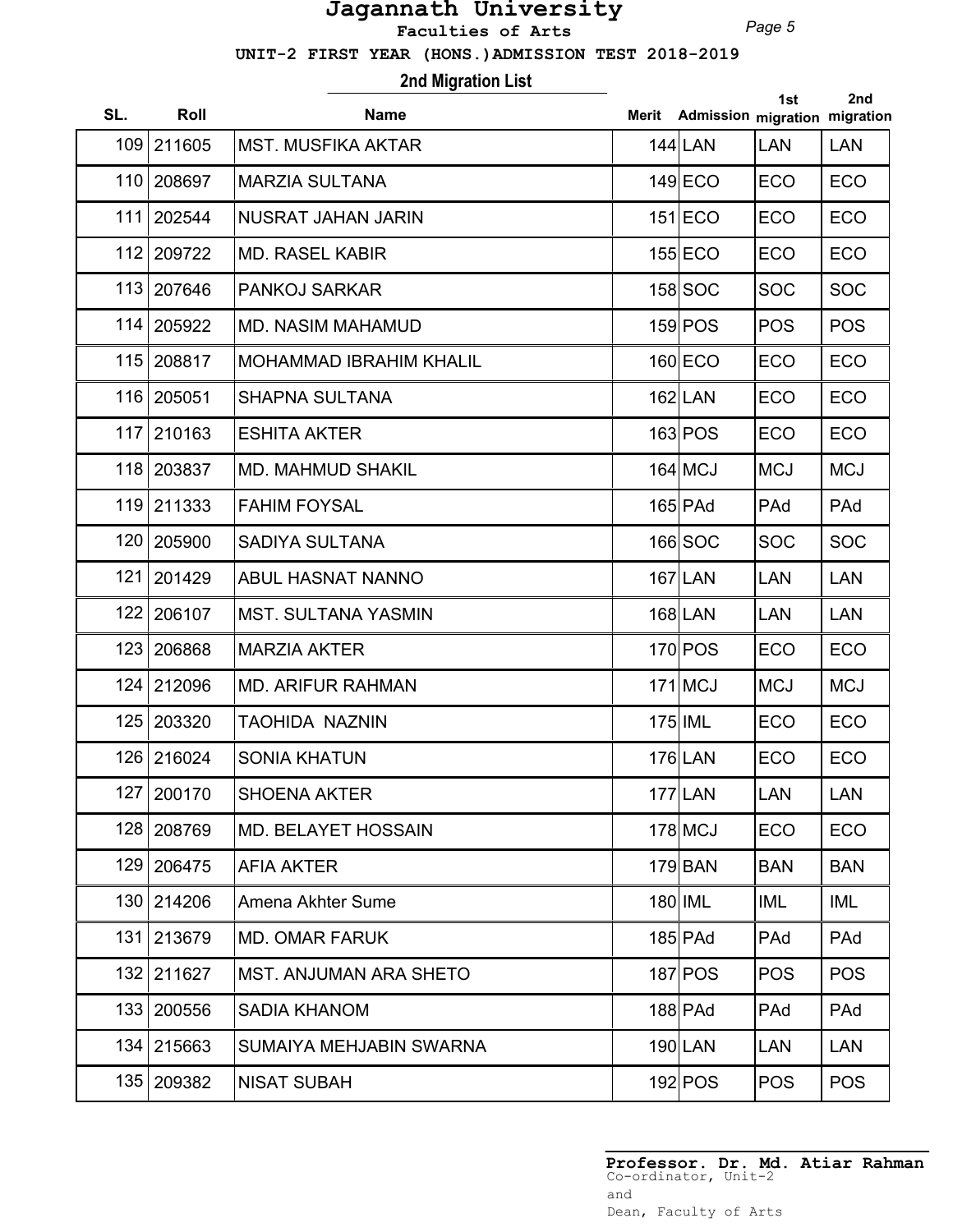*Page 6*

 **UNIT-2 FIRST YEAR (HONS.)ADMISSION TEST 2018-2019**

## **2nd Migration List**

| SL. | Roll       | <b>Name</b>                    | Merit | Admission migration migration | 1st        | 2nd        |
|-----|------------|--------------------------------|-------|-------------------------------|------------|------------|
| 136 | 201176     | <b>MD. OMAR FARUK</b>          |       | $195$ LAN                     | ECO        | ECO        |
| 137 | 205747     | <b>MAHABUBA AKTER</b>          |       | $196$ PAd                     | PAd        | PAd        |
| 138 | 207369     | <b>MD. MEHEDI HASAN MUKIB</b>  |       | $197$ MCJ                     | ECO        | ECO        |
|     | 139 201852 | <b>SAZIDA KHATUN</b>           |       | 198 SOC                       | <b>ECO</b> | <b>ECO</b> |
|     | 140 208235 | <b>BARKHA DABY</b>             |       | $199$ PAd                     | ECO        | ECO        |
|     | 141 211753 | <b>KAZI AHSANUL HAQUE</b>      |       | $200$ PAd                     | PAd        | PAd        |
|     | 142 214011 | <b>EMU SULTANA</b>             |       | $202$ PAd                     | PAd        | PAd        |
| 143 | 216408     | <b>UMME KHADIZA SUMANA</b>     |       | $205$ PAd                     | PAd        | PAd        |
| 144 | 205904     | <b>MD. JAHIDUR RAHMAN</b>      |       | 206 BAN                       | <b>BAN</b> | <b>BAN</b> |
|     | 145 215025 | NURUNNAHAR JOTY                |       | $208$ MCJ                     | <b>MCJ</b> | <b>MCJ</b> |
| 146 | 208805     | <b>ZANNATUL FARAH</b>          |       | $209$ PAd                     | PAd        | PAd        |
| 147 | 212541     | <b>LATA KHATUN</b>             |       | $210$ POS                     | <b>POS</b> | <b>POS</b> |
| 148 | 202717     | <b>FARZANA SUVRA</b>           |       | $211$ LAN                     | <b>LAN</b> | <b>LAN</b> |
| 149 | 205903     | <b>SHIRINA KHATUN</b>          |       | $212$ PAd                     | PAd        | PAd        |
| 150 | 200518     | <b>FARABA AKTER</b>            |       | $213$ SOC                     | <b>SOC</b> | <b>SOC</b> |
| 151 | 208345     | <b>SHAMMY AKTER LUBNA</b>      |       | 214 POS                       | <b>POS</b> | <b>POS</b> |
| 152 | 211300     | <b>MD. AWLAD HOSSAIN</b>       |       | $215$ LAN                     | <b>LAN</b> | <b>LAN</b> |
|     | 153 204234 | <b>MD. ALINUR RAHMAN</b>       |       | $216$ LAN                     | <b>LAN</b> | <b>LAN</b> |
| 154 | 213636     | NAZNIN NAHAR KEYA              |       | $217$ POS                     | LAN        | <b>LAN</b> |
|     | 155 206751 | <b>MD. SOBUS HOSSAIN</b>       |       | $220$ POS                     | <b>POS</b> | <b>POS</b> |
|     | 156 213452 | <b>MOST. SHATHY KHATUN</b>     |       | $221$ PAd                     | <b>LAN</b> | <b>LAN</b> |
| 157 | 201867     | <b>MST SUMAYA AKTER SUROVI</b> |       | $223$ MCJ                     | <b>MCJ</b> | <b>MCJ</b> |
| 158 | 215736     | <b>JABIN TASMIN</b>            |       | $225$ PAd                     | PAd        | PAd        |
| 159 | 207749     | <b>RUHUL AMIN</b>              |       | 226 POS                       | <b>POS</b> | <b>POS</b> |
|     | 160 207048 | <b>MD. MEHEDI HASAN</b>        |       | $227$ PAd                     | <b>LAN</b> | <b>LAN</b> |
|     | 161 216328 | <b>SHARMIN AKTER</b>           |       | $229$ PAd                     | <b>LAN</b> | <b>LAN</b> |
|     | 162 207628 | <b>SAFIKUL ISLAM</b>           |       | $230$ POS                     | <b>POS</b> | <b>POS</b> |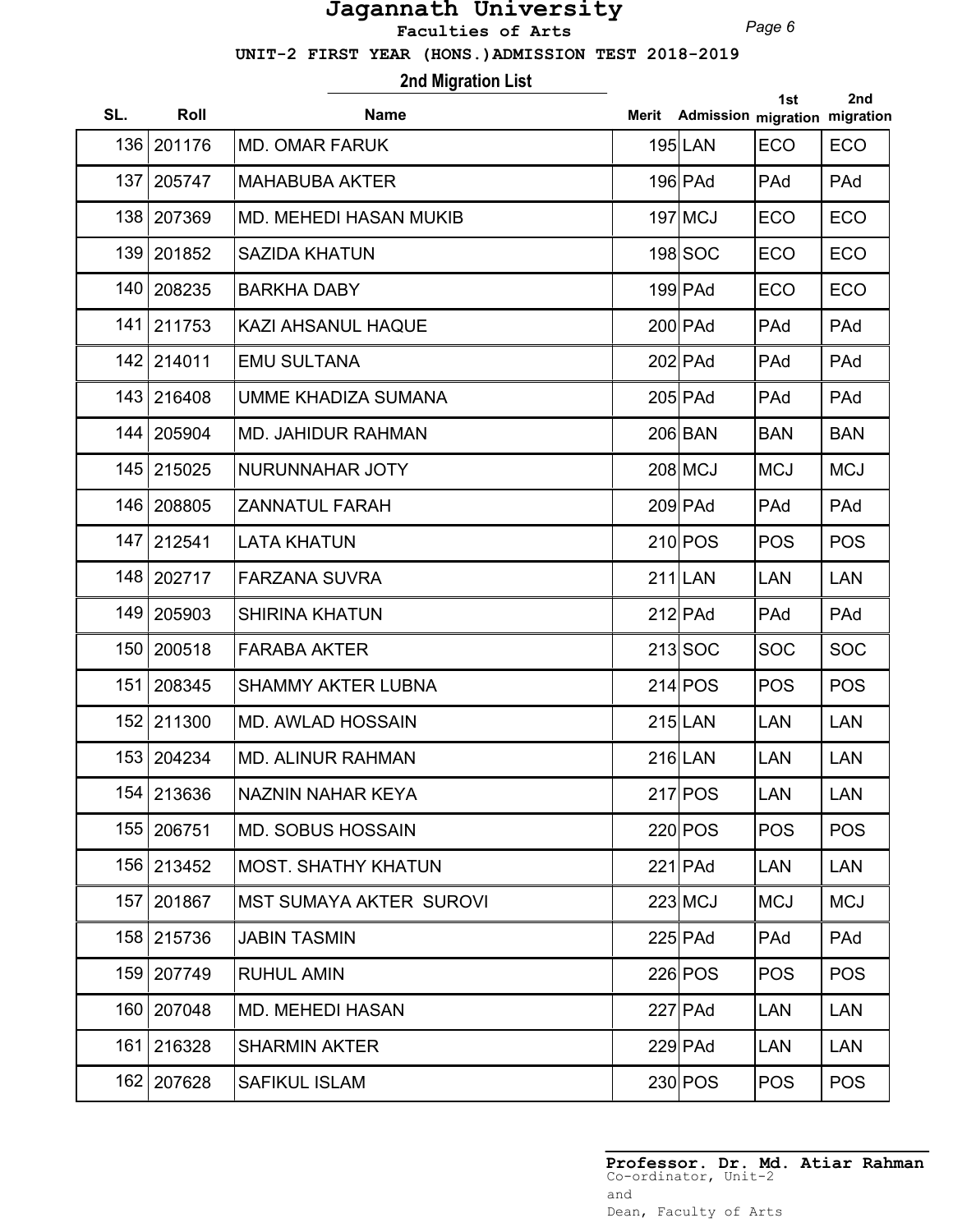*Page 7*

 **UNIT-2 FIRST YEAR (HONS.)ADMISSION TEST 2018-2019**

# **2nd Migration List**

| SL. | Roll       | <b>Name</b>                  | Merit Admission migration migration | 1st        | 2nd        |
|-----|------------|------------------------------|-------------------------------------|------------|------------|
|     | 163 204356 | <b>JEBA FARIHA</b>           | 231 POS                             | <b>POS</b> | <b>POS</b> |
| 164 | 212557     | <b>MST. MARZIA KHATUN</b>    | 233 BAN                             | <b>BAN</b> | <b>BAN</b> |
| 165 | 207309     | PUSPITA BISWAS POOJA         | $234$ SW                            | SW         | <b>SW</b>  |
| 166 | 204426     | <b>ISRAT JAHAN POLI</b>      | 235 BAN                             | <b>BAN</b> | <b>BAN</b> |
| 167 | 213579     | <b>MD. SAJU SARKAR</b>       | $237$ PAd                           | PAd        | PAd        |
| 168 | 206693     | <b>MD. MIZANUR RAHMAN</b>    | $238$ PAd                           | PAd        | PAd        |
| 169 | 202583     | <b>TANIA SULTANA</b>         | $239$ SOC                           | <b>SOC</b> | <b>SOC</b> |
| 170 | 208329     | <b>ZERIN TASNIM</b>          | $241$ SOC                           | <b>SOC</b> | <b>SOC</b> |
| 171 | 208438     | <b>SHIRIN AKTER</b>          | $243$ MCJ                           | <b>MCJ</b> | <b>MCJ</b> |
| 172 | 212812     | MOST. SHARMIN AKTER SWARNA   | $247$ POS                           | <b>POS</b> | <b>POS</b> |
| 173 | 212905     | <b>MD. HABIBUR RAHMAN</b>    | $248$ PAd                           | PAd        | PAd        |
| 174 | 204960     | <b>SAMIA KADER SNIGDHA</b>   | $249$ PAd                           | PAd        | PAd        |
| 175 | 210392     | <b>MD. TAUFIQ SARKAR</b>     | 250 BAN                             | <b>BAN</b> | <b>BAN</b> |
| 176 | 213605     | <b>MST. HAFSHA BIBI</b>      | $251$ PAd                           | PAd        | PAd        |
| 177 | 215725     | <b>MAHMUDA RAHMAN</b>        | $252$ PAd                           | PAd        | PAd        |
| 178 | 201032     | <b>SHIFA AKHTER</b>          | $253$ MCJ                           | <b>MCJ</b> | <b>MCJ</b> |
| 179 | 205784     | <b>MD. TAREK MIA</b>         | 255 POS                             | PAd        | PAd        |
| 180 | 201043     | <b>UMME SHUMIYA IQBAL</b>    | 256 MCJ                             | PAd        | PAd        |
|     | 181 213900 | <b>HASIBUR RAHMAN</b>        | 257 POS                             | <b>POS</b> | <b>POS</b> |
| 182 | 207732     | NAFISHA MAHAZABIN            | $258$ BEd                           | PAd        | PAd        |
| 183 | 213659     | <b>NOUSHIM ANJUM</b>         | 259 IML                             | <b>IML</b> | IML        |
| 184 | 202586     | <b>RONY</b>                  | $260$ POS                           | PAd        | PAd        |
| 185 | 207346     | <b>MD. RIFAT RAHMAN</b>      | 264 POS                             | PAd        | PAd        |
|     | 186 215930 | <b>MD. DOLILUR RAHMAN</b>    | 265 POS                             | <b>POS</b> | <b>POS</b> |
| 187 | 216281     | <b>MD. MEHADI HASAN</b>      | 266 POS                             | PAd        | PAd        |
| 188 | 204440     | <b>MST. SHIKHA KHATUN</b>    | $267$ $BAN$                         | PAd        | PAd        |
|     | 189 216105 | <b>JANNATUL FERDOUS HAWA</b> | $268$ BEd                           | <b>BEd</b> | <b>BEd</b> |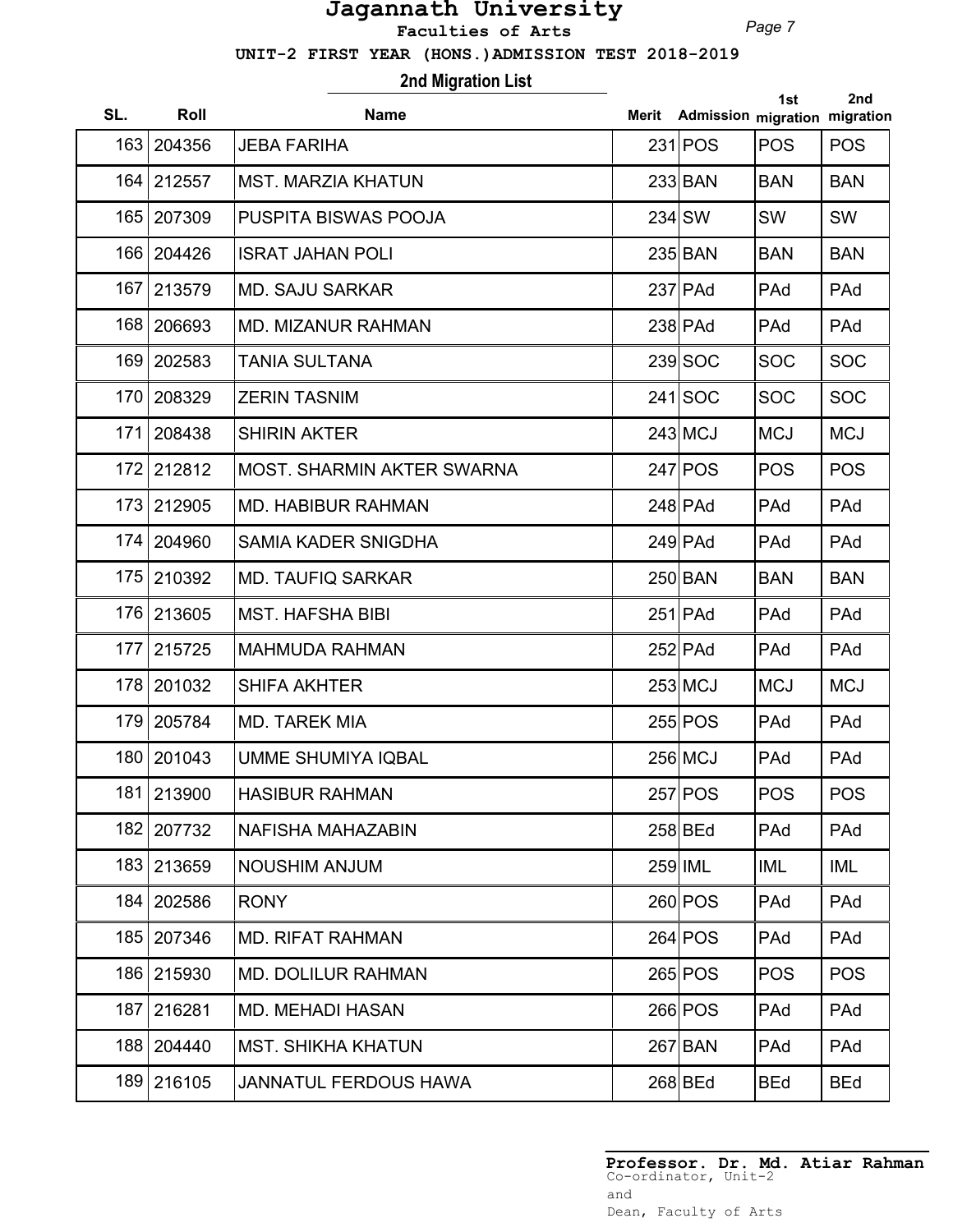*Page 8*

 **UNIT-2 FIRST YEAR (HONS.)ADMISSION TEST 2018-2019**

**2nd Migration List**

| SL. | Roll       | <b>Name</b>                  | Merit | Admission migration migration | 1st        | 2nd        |
|-----|------------|------------------------------|-------|-------------------------------|------------|------------|
| 190 | 208289     | <b>SAKIB SIDDIQUE SHUVO</b>  |       | $269$ POS                     | PAd        | PAd        |
| 191 | 206019     | <b>MD. OHIDUL SHAIKH</b>     |       | $270$ BAN                     | <b>BAN</b> | <b>BAN</b> |
| 192 | 205419     | <b>SHRABONTI HARI</b>        |       | $273$ MCJ                     | <b>MCJ</b> | <b>MCJ</b> |
| 193 | 207399     | <b>ANU SAHA</b>              |       | $274$ $POS$                   | PAd        | PAd        |
| 194 | 210027     | <b>MD TOUFIQ BISWAS</b>      |       | $275$ MCJ                     | PAd        | PAd        |
| 195 | 207706     | <b>MD. KAWSER AKOND</b>      |       | $276$ GEO                     | GEO        | <b>GEO</b> |
| 196 | 204950     | <b>MAMUNUR RASHID</b>        |       | $278$ MCJ                     | PAd        | PAd        |
| 197 | 206636     | <b>SOJIB HOSSAIN</b>         |       | 280 MCJ                       | <b>MCJ</b> | <b>MCJ</b> |
| 198 | 215067     | <b>MD. SHOMAN MIA</b>        |       | $281$ POS                     | <b>POS</b> | <b>POS</b> |
|     | 199 214204 | <b>MD HASANUR ISLAM</b>      |       | 283 SOC                       | PAd        | PAd        |
| 200 | 208678     | <b>MEHEDI HASAN</b>          |       | 284 BEd                       | PAd        | PAd        |
| 201 | 215317     | <b>MUKTA AKTER</b>           |       | 285 BAN                       | <b>BAN</b> | <b>BAN</b> |
| 202 | 205912     | <b>HABIBA AKTER</b>          |       | 286 BAN                       | PAd        | PAd        |
| 203 | 202880     | <b>ASHRAF SHARIER</b>        |       | 289 PHI                       | <b>POS</b> | <b>POS</b> |
| 204 | 205415     | <b>MD. POLLOB RAHMAN</b>     |       | $290$ MCJ                     | <b>MCJ</b> | <b>MCJ</b> |
| 205 | 214907     | <b>MD. FAZLE HASAN RABBI</b> |       | 292 SOC                       | <b>SOC</b> | <b>SOC</b> |
| 206 | 204128     | <b>MD SHAHINUR ALAM</b>      |       | $293$ MCJ                     | <b>MCJ</b> | <b>MCJ</b> |
|     | 207 207314 | <b>SURAIYA ANNI SUBARNA</b>  |       | $295$ GEO                     | PAd        | PAd        |
|     | 208 202972 | NAZIA AFROJ                  |       | 296 SOC                       | <b>SOC</b> | <b>SOC</b> |
|     | 209 201855 | <b>FOZLE RABBI FORHAD</b>    |       | $299$ SW                      | PAd        | PAd        |
| 210 | 215755     | <b>MD. MUNJURUL ALAM</b>     |       | 300 SOC                       | <b>SOC</b> | <b>SOC</b> |
| 211 | 207022     | <b>SAGAR DAS</b>             |       | 301 BAN                       | <b>POS</b> | <b>POS</b> |
| 212 | 202568     | MD. AL - MAMUN               |       | $303$ $SW$                    | <b>POS</b> | <b>POS</b> |
|     | 213 210531 | <b>NAYAN SIKDER</b>          |       | $304$ MCJ                     | <b>MCJ</b> | <b>MCJ</b> |
| 214 | 205927     | <b>MST DRISTI KHATUN</b>     |       | 305 BAN                       | <b>BAN</b> | <b>BAN</b> |
|     | 215 215384 | <b>SUMAIYA AMIN</b>          |       | 306 SOC                       | <b>SOC</b> | <b>SOC</b> |
|     | 216 210008 | JANNATUL FARDOUS ONONNA      |       | $307$ SOC                     | PAd        | PAd        |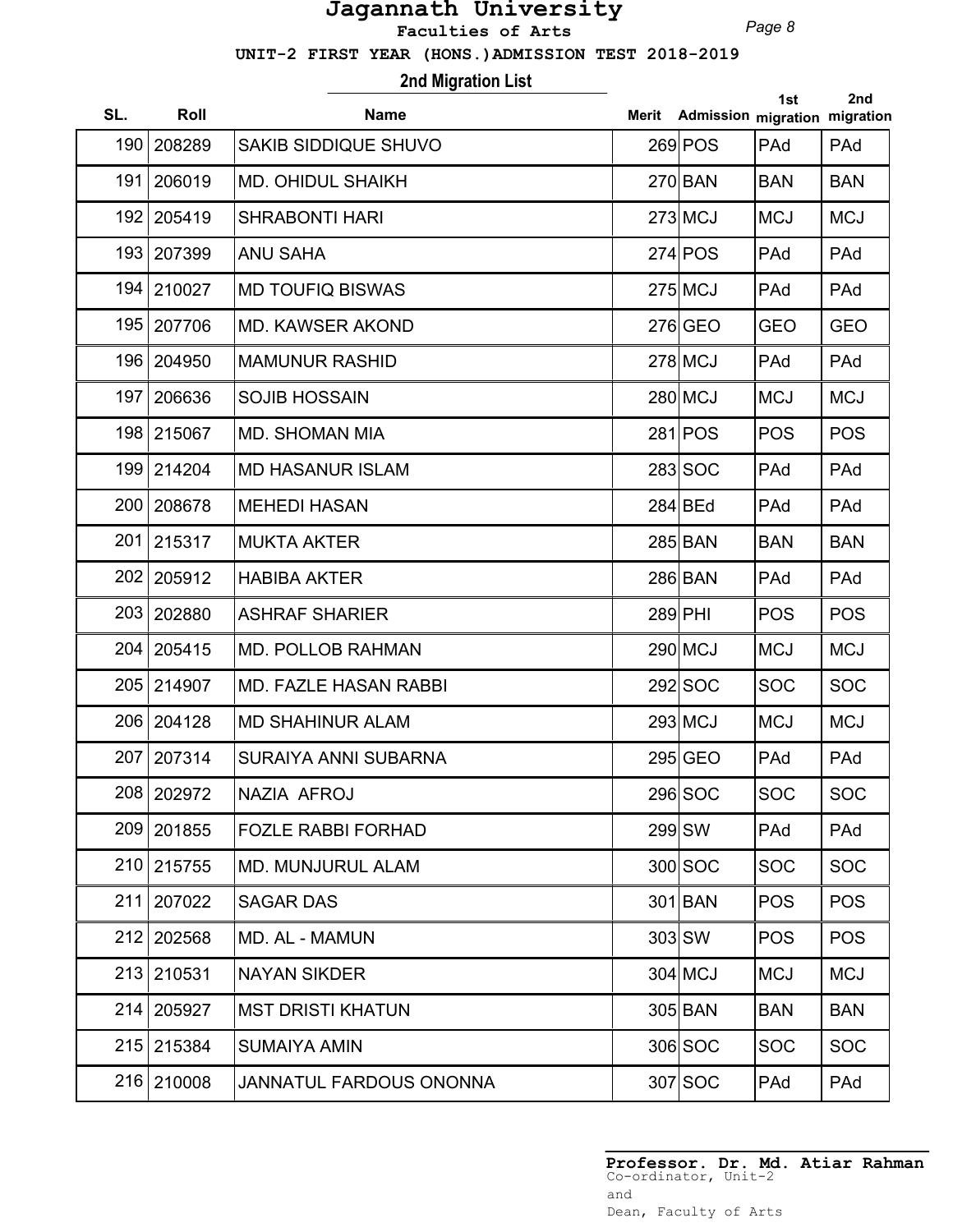*Page 9*

 **UNIT-2 FIRST YEAR (HONS.)ADMISSION TEST 2018-2019**

## **2nd Migration List**

| SL. | Roll         | <b>Name</b>                       | Merit  | Admission migration migration | 1st        | 2nd        |
|-----|--------------|-----------------------------------|--------|-------------------------------|------------|------------|
| 217 | 212167       | <b>NADIA BEGUM</b>                |        | 308 BEd                       | PAd        | PAd        |
|     | 218 210031   | <b>SANJIDA LOSKAR</b>             | 309 IH |                               | IH.        | IH.        |
|     | 219 207609   | <b>SAYMA AKTER JHUMUR</b>         |        | $310$ SOC                     | PAd        | PAd        |
| 220 | 201184       | <b>MD. FAZLE RABBI</b>            |        | 312 MCJ                       | <b>MCJ</b> | <b>MCJ</b> |
|     | 221   207906 | <b>HOIMONTI SARKER</b>            |        | $314$ BEd                     | <b>BEd</b> | <b>BEd</b> |
|     | 222 214692   | <b>MD AL AMIN</b>                 |        | 315 SOC                       | <b>POS</b> | <b>POS</b> |
|     | 223 215892   | <b>MOST. ZARIN MUSARRAT</b>       |        | 316 BEd                       | <b>BEd</b> | <b>BEd</b> |
|     | 224 211936   | <b>MUTASIM BILLAH</b>             |        | 318 SOC                       | <b>SOC</b> | <b>SOC</b> |
|     | 225 212097   | <b>ALAMGIR HOSSAIN</b>            |        | $319$ MCJ                     | <b>MCJ</b> | <b>MCJ</b> |
|     | 226 214670   | <b>SILVIA</b>                     |        | $321$ MCJ                     | <b>MCJ</b> | <b>MCJ</b> |
| 227 | 203961       | <b>TONMOY SARKAR</b>              |        | 323 SW                        | <b>POS</b> | <b>POS</b> |
|     | 228 214058   | <b>NAVIRA SAIRIN MIM</b>          |        | 325 PSY                       | <b>POS</b> | <b>POS</b> |
|     | 229 204920   | <b>MST. LAILY AKTER</b>           |        | 326 MCJ                       | <b>MCJ</b> | <b>MCJ</b> |
|     | 230 201158   | <b>AFIA ISLAM</b>                 |        | 328 MCJ                       | <b>MCJ</b> | <b>MCJ</b> |
| 231 | 213172       | <b>MST. SHARZANA AKTAR SHILA</b>  |        | 329 GEO                       | <b>GEO</b> | <b>GEO</b> |
| 232 | 201554       | <b>SHIBLY NOMAN</b>               |        | 330 SOC                       | <b>POS</b> | <b>POS</b> |
|     | 233 205719   | UMME JANNAT SWARNA                |        | 332 BAN                       | <b>BAN</b> | <b>BAN</b> |
|     | 234 202564   | <b>MD AKTARUZZAMAN</b>            |        | 333 BAN                       | <b>BAN</b> | <b>BAN</b> |
|     | 235 202939   | <b>TUMPA RANI DEY</b>             |        | 334 BAN                       | <b>BAN</b> | <b>BAN</b> |
|     | 236 202041   | <b>PRATIVA RANI ROY</b>           |        | 337 SOC                       | <b>SOC</b> | <b>SOC</b> |
| 237 | 202769       | TAMANNA KHATUN SHOMPA             |        | 338 PSY                       | <b>PSY</b> | <b>PSY</b> |
|     | 238 206747   | <b>MD. ARIFUR RAHMAN</b>          |        | 339 BEd                       | <b>BEd</b> | <b>BEd</b> |
|     | 239 212118   | <b>MD. TOUKIR AHMED</b>           |        | 340 SOC                       | <b>POS</b> | <b>POS</b> |
|     | 240 202964   | <b>IBRAHIM ALI</b>                |        | $341$ $BAN$                   | <b>POS</b> | <b>POS</b> |
| 241 | 214240       | <b>MOLLA RISVEE MAHMUD FAHAAD</b> |        | 342 BEd                       | <b>POS</b> | <b>POS</b> |
|     | 242 203903   | <b>SAYABA AKTER</b>               |        | $344$ SOC                     | <b>POS</b> | <b>POS</b> |
|     | 243 214724   | <b>MD NAIEM</b>                   |        | $345$ SOC                     | <b>SOC</b> | <b>SOC</b> |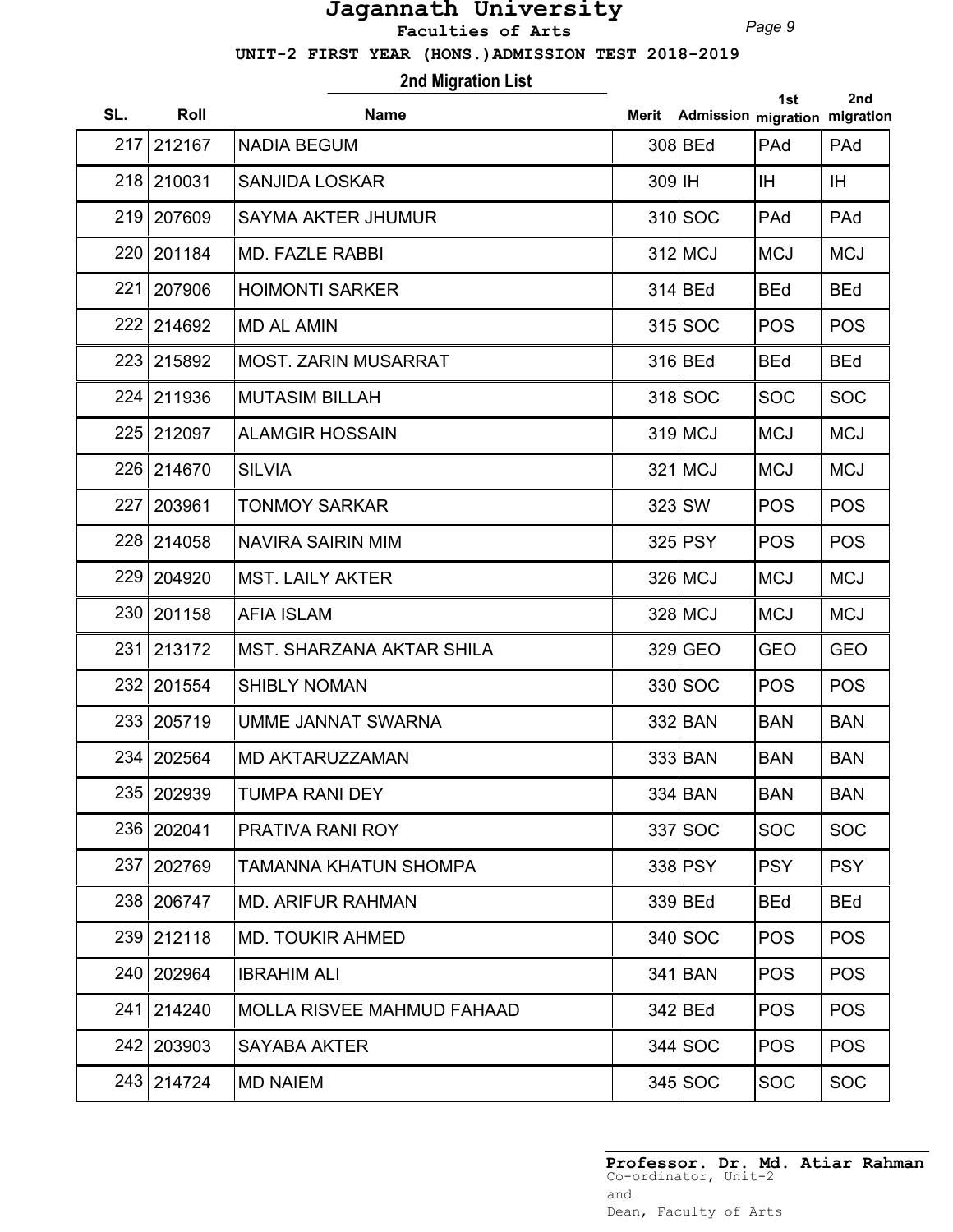*Page 10*

 **UNIT-2 FIRST YEAR (HONS.)ADMISSION TEST 2018-2019**

## **2nd Migration List**

| SL. | Roll       | <b>Name</b>                     | Merit | Admission migration migration | 1st        | 2nd        |
|-----|------------|---------------------------------|-------|-------------------------------|------------|------------|
| 244 | 204683     | <b>NAZIFA TASNIM</b>            |       | 346 MCJ                       | <b>MCJ</b> | <b>MCJ</b> |
| 245 | 204677     | <b>RASHEDA AKTER NIPU</b>       |       | 348 PSY                       | <b>PSY</b> | <b>PSY</b> |
| 246 | 210084     | <b>MONIRA AKHTER PROME</b>      |       | 349 IML                       | IML        | <b>IML</b> |
| 247 | 205400     | <b>MARZIA</b>                   |       | 350 SOC                       | <b>SOC</b> | <b>SOC</b> |
|     | 248 210030 | SHAHI AL TANVIR HASANAT         |       | $351$ MCJ                     | <b>POS</b> | <b>POS</b> |
|     | 249 216613 | <b>TASLIMA KHATUN</b>           |       | 352 SOC                       | <b>POS</b> | <b>POS</b> |
| 250 | 209242     | <b>MD. ABDUL MOJID</b>          |       | $353$ SOC                     | <b>POS</b> | <b>POS</b> |
| 251 | 207388     | <b>JANNATUL FERDOUS</b>         |       | $354$ HIS                     | <b>HIS</b> | <b>HIS</b> |
|     | 252 204936 | <b>MD. ARIFUL ISLAM</b>         |       | 356 MCJ                       | <b>MCJ</b> | <b>MCJ</b> |
|     | 253 212490 | <b>MD. SHIBLI NOMAN KHAN</b>    |       | 357 BAN                       | <b>BAN</b> | <b>BAN</b> |
| 254 | 212119     | <b>SABBIR HUSSAIN</b>           |       | 358 SW                        | <b>POS</b> | <b>POS</b> |
|     | 255 215654 | <b>MST. RAFIQUAISLAM MEGHLA</b> |       | 359 SOC                       | <b>POS</b> | <b>POS</b> |
|     | 256 202464 | <b>JANNATUL HABIBA</b>          |       | 360 IML                       | <b>IML</b> | IML        |
| 257 | 208012     | <b>MOST. RUMA AKTER</b>         |       | 361 BAN                       | <b>POS</b> | <b>POS</b> |
| 258 | 212133     | <b>AFRIN AKTER</b>              |       | 362 SOC                       | <b>SOC</b> | <b>SOC</b> |
| 259 | 205670     | <b>MD. AL-AMIN HOSSAIN</b>      |       | 366 BEd                       | <b>POS</b> | <b>POS</b> |
| 260 | 209657     | <b>SWARNA BAIRAGI</b>           |       | 368 SOC                       | <b>SOC</b> | <b>SOC</b> |
| 261 | 201575     | <b>RUMA KHANAM</b>              |       | 370 BAN                       | <b>POS</b> | <b>POS</b> |
| 262 | 210886     | <b>MD. BABUL HOSSAIN</b>        |       | $373$ HIS                     | <b>POS</b> | <b>POS</b> |
|     | 263 207624 | <b>JASMIN AKHTER JUTHI</b>      |       | $374$ BAN                     | <b>POS</b> | <b>POS</b> |
|     | 264 211768 | NIGER SULTANA REMA              |       | 376 SOC                       | <b>SOC</b> | <b>SOC</b> |
| 265 | 201005     | <b>MST JANNATUL FERDOWS</b>     |       | $377$ $BAN$                   | <b>BAN</b> | <b>BAN</b> |
| 266 | 202938     | SHARIAR AZAJ BAPPY              |       | 378 MCJ                       | <b>MCJ</b> | <b>MCJ</b> |
| 267 | 205500     | EJAJ AHAMMAD MUNNA              |       | 379 BAN                       | <b>POS</b> | <b>POS</b> |
| 268 | 212866     | <b>MD. KHAIRUL ISLAM</b>        |       | 381 SOC                       | <b>POS</b> | <b>POS</b> |
|     | 269 215925 | <b>MST. HABIBA BEGUM</b>        |       | 382 BAN                       | <b>POS</b> | <b>POS</b> |
|     | 270 206869 | <b>MONIRA BEGUM</b>             |       | $384$ SOC                     | <b>SOC</b> | <b>SOC</b> |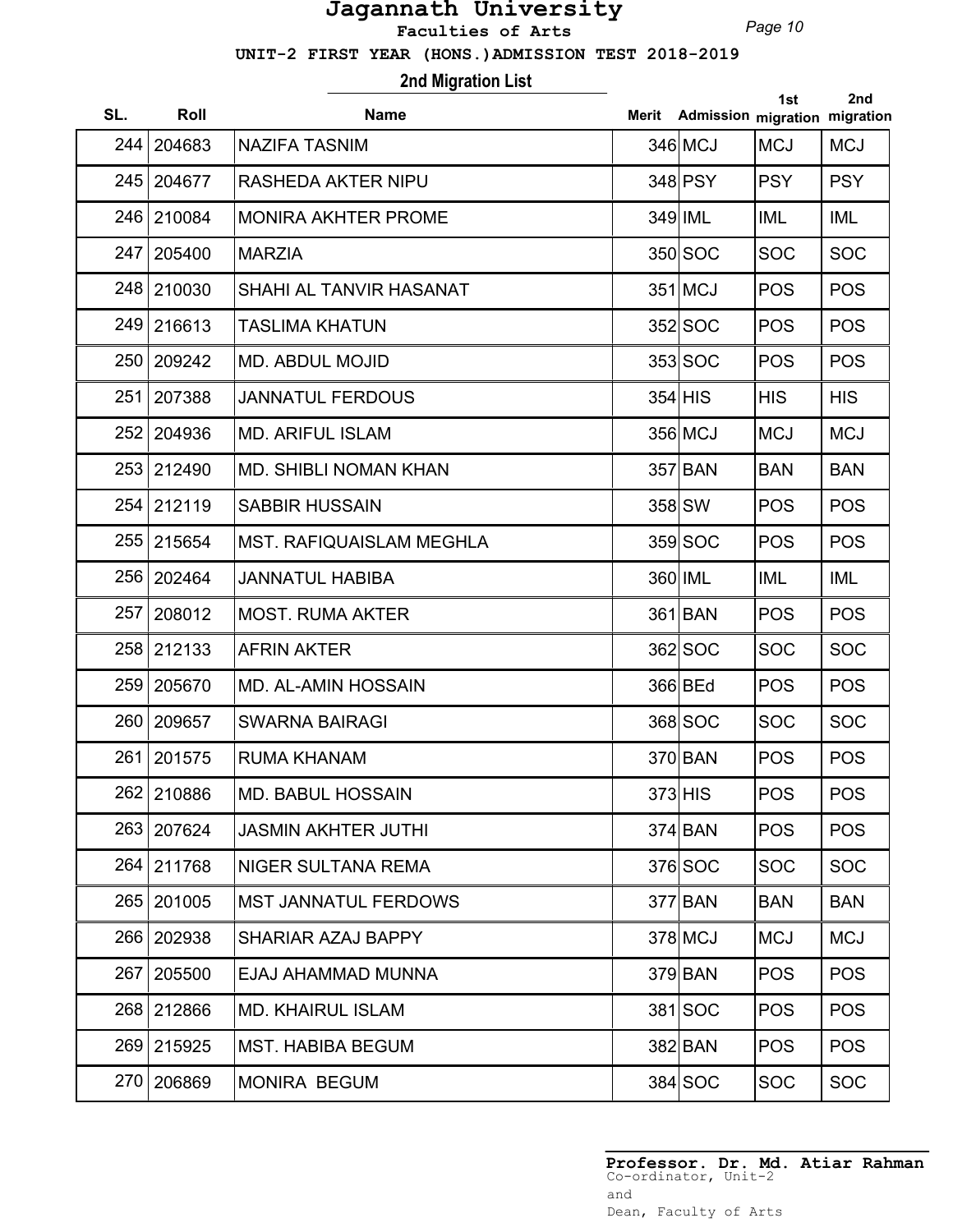*Page 11*

 **UNIT-2 FIRST YEAR (HONS.)ADMISSION TEST 2018-2019**

**2nd Migration List**

| SL. | Roll       | <b>Name</b>                 |           | Merit Admission migration migration | 1st        | 2nd        |
|-----|------------|-----------------------------|-----------|-------------------------------------|------------|------------|
| 271 | 216612     | <b>FARZANA ISLAM</b>        |           | 387 MCJ                             | <b>MCJ</b> | <b>MCJ</b> |
| 272 | 213554     | <b>MD. ASIFUJ JAMAN</b>     |           | 388 SOC                             | <b>POS</b> | <b>POS</b> |
| 273 | 212540     | <b>RUBAYA KHABIR</b>        |           | $389$ HIS                           | <b>HIS</b> | <b>HIS</b> |
|     | 274 215990 | <b>SOMAYA ALI</b>           |           | 390 MCJ                             | <b>MCJ</b> | <b>MCJ</b> |
| 275 | 205054     | <b>AISHWIK BARAI</b>        |           | 392 SOC                             | <b>SOC</b> | <b>SOC</b> |
|     | 276 213214 | MOST. FARHANA SIDDIQUE ANTO |           | 393 BEd                             | <b>BEd</b> | <b>BEd</b> |
| 277 | 200442     | <b>SABINA YEASMIN</b>       |           | 396 MCJ                             | <b>MCJ</b> | <b>MCJ</b> |
|     | 278 200111 | MD. SHAKHAWAT MIA           |           | 397 BAN                             | <b>BAN</b> | <b>BAN</b> |
| 279 | 203152     | <b>SHAGEDA AKTER</b>        |           | 398 MCJ                             | <b>MCJ</b> | <b>MCJ</b> |
|     | 280 212849 | <b>MOHSIN KHAN OLI</b>      |           | $401$ MCJ                           | <b>MCJ</b> | <b>MCJ</b> |
| 281 | 205717     | <b>ASIF MAHMUD AMIN</b>     |           | 403 BAN                             | <b>BAN</b> | <b>BAN</b> |
| 282 | 207675     | <b>MD. MUSADDIR HOSEN</b>   |           | $404$ MCJ                           | <b>MCJ</b> | <b>MCJ</b> |
| 283 | 208566     | <b>REZAUL KARIM</b>         |           | $406$ MCJ                           | <b>MCJ</b> | <b>MCJ</b> |
|     | 284 212448 | <b>KHALED SAIFULLAH</b>     |           | 407 MCJ                             | <b>MCJ</b> | <b>MCJ</b> |
| 285 | 213576     | MD. RAYHAN                  |           | 409 BAN                             | <b>BAN</b> | <b>BAN</b> |
|     | 286 212380 | <b>JESMIN AKHTER TANIA</b>  |           | $410$ SOC                           | <b>SOC</b> | <b>SOC</b> |
| 287 | 212193     | <b>DINATH ZAHAN DINA</b>    |           | $411$  IML                          | <b>IML</b> | <b>IML</b> |
|     | 288 213459 | <b>MST. NAZMIN AKHTER</b>   |           | $412$ $BAN$                         | <b>BAN</b> | <b>BAN</b> |
|     | 289 214372 | <b>DELOAR HOSSAIN SYADI</b> |           | $413$ SW                            | SW         | SW         |
| 290 | 215128     | <b>MD.RANA MIA</b>          |           | $414$ MCJ                           | <b>MCJ</b> | <b>MCJ</b> |
| 291 | 207068     | <b>MD. ARIFUR RAHMAN</b>    | $415$  IH |                                     | IH.        | IH.        |
| 292 | 208000     | <b>MAHMUDA AKTER</b>        |           | 416 SOC                             | <b>SOC</b> | <b>SOC</b> |
|     | 293 209955 | <b>IFFAT AFRIN RAFIA</b>    |           | 417 SOC                             | <b>SOC</b> | <b>SOC</b> |
|     | 294 214902 | <b>TAMIM ANOWAR</b>         |           | 418 SOC                             | <b>SOC</b> | <b>SOC</b> |
|     | 295 215579 | <b>MST. SABINA KHATUN</b>   |           | $420$ MCJ                           | <b>MCJ</b> | <b>MCJ</b> |
|     | 296 216701 | <b>MD ANTIQUE HAQUE</b>     |           | $422$ SOC                           | <b>SOC</b> | <b>SOC</b> |
| 297 | 211956     | <b>FARZANA AKTER HASI</b>   |           | $424$ BAN                           | <b>BAN</b> | <b>BAN</b> |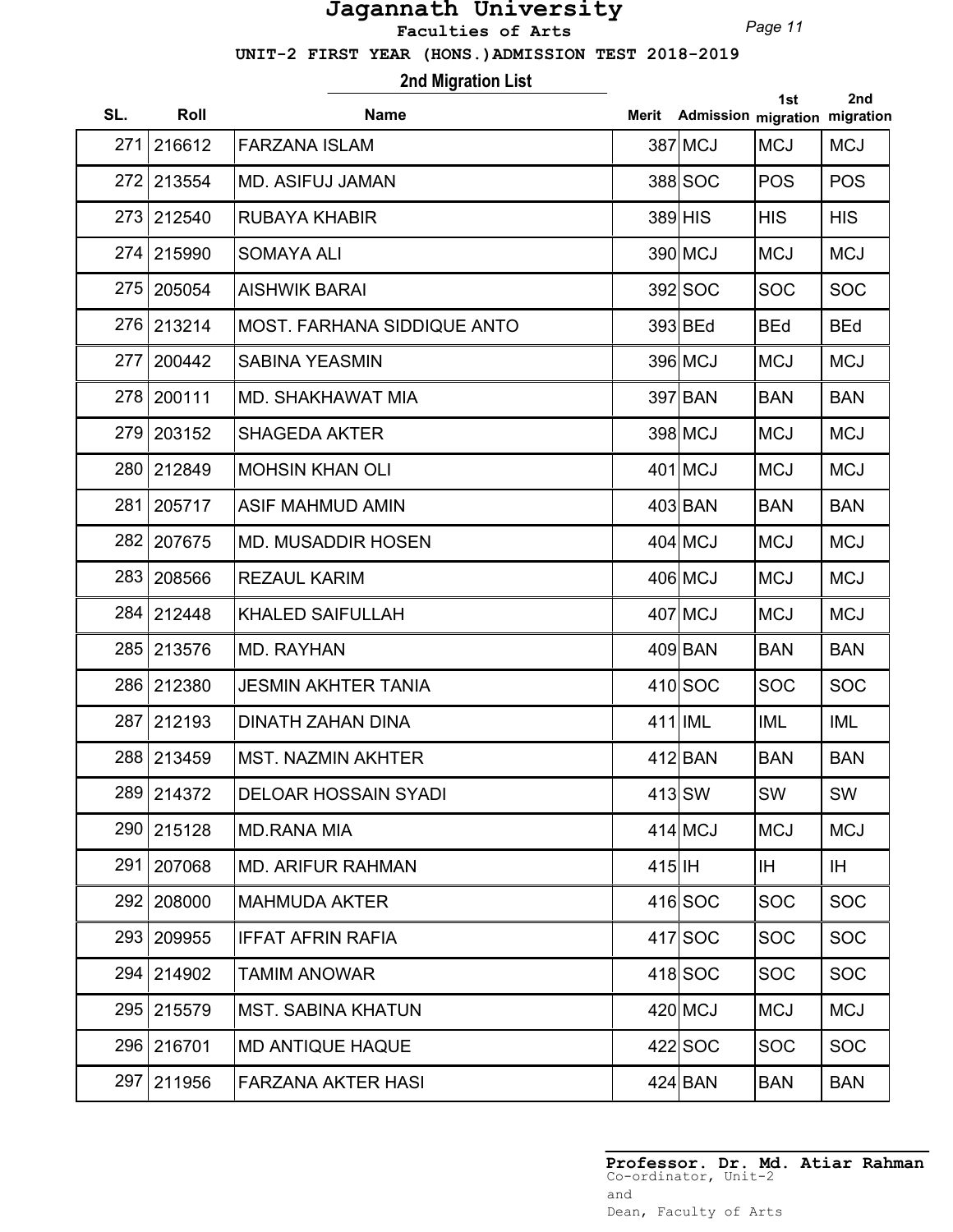*Page 12*

 **UNIT-2 FIRST YEAR (HONS.)ADMISSION TEST 2018-2019**

## **2nd Migration List**

| SL. | Roll       | <b>Name</b>                     | Merit | Admission migration migration | 1st        | 2nd        |
|-----|------------|---------------------------------|-------|-------------------------------|------------|------------|
| 298 | 204682     | MD. SHAZU MIA                   |       | 426 BEd                       | <b>BEd</b> | <b>BEd</b> |
| 299 | 208001     | <b>SAKIB SAHARIAR FAHIM</b>     |       | 429 BAN                       | <b>BAN</b> | <b>BAN</b> |
| 300 | 216592     | <b>MD PARVEZ HASAN</b>          |       | 430 BAN                       | <b>BAN</b> | <b>BAN</b> |
| 301 | 209899     | <b>PAPRI BARAI</b>              |       | 431 BEd                       | <b>BEd</b> | <b>BEd</b> |
|     | 302 205941 | <b>MST. JANNATUL AKTER POPI</b> |       | 432 BAN                       | <b>BAN</b> | <b>BAN</b> |
|     | 303 205005 | <b>MD. JAKIR HOSEN</b>          |       | $433$ MCJ                     | <b>MCJ</b> | <b>MCJ</b> |
|     | 304 216035 | <b>MD. SADMAN HAFEZ</b>         |       | $434$ MCJ                     | <b>MCJ</b> | <b>MCJ</b> |
|     | 305 205466 | ROKSANA PARVIN                  |       | 435 SW                        | SW         | SW         |
|     | 306 210307 | <b>MOHAMMAD ISRAK HASAN</b>     |       | 437 SOC                       | <b>SOC</b> | <b>SOC</b> |
| 307 | 209828     | <b>MD MAKSUDUL HASAN</b>        |       | 438 IML                       | <b>IML</b> | <b>IML</b> |
|     | 308 207936 | APURBA CHOWDHURY                |       | $439$ MCJ                     | <b>MCJ</b> | <b>MCJ</b> |
|     | 309 207112 | <b>NUPUR DEBNATH</b>            |       | 440 SOC                       | <b>SOC</b> | <b>SOC</b> |
|     | 310 207326 | <b>HUMIRA HABIB PROMA</b>       |       | 441 IML                       | <b>MCJ</b> | <b>MCJ</b> |
| 311 | 212142     | <b>FARIHA JAHAN BRISTY</b>      |       | 442 BAN                       | <b>BAN</b> | <b>BAN</b> |
| 312 | 207652     | <b>SOWROB MIAH</b>              |       | 444 BEd                       | <b>BEd</b> | <b>BEd</b> |
| 313 | 202572     | KAZI MD. HEDAYETTULLAH          |       | 447 SW                        | SW         | SW         |
| 314 | 207286     | RAZAUL KARIM                    |       | 448 BEd                       | <b>BEd</b> | <b>BEd</b> |
|     | 315 214064 | <b>SHAKIL PARVEZ</b>            |       | 449 SW                        | SW         | SW         |
|     | 316 212853 | <b>MD GOLAM HABIB</b>           |       | $450$ SOC                     | <b>SOC</b> | <b>SOC</b> |
| 317 | 211696     | <b>SAFFAT-AL ASHIK</b>          |       | $451$ BAN                     | <b>MCJ</b> | <b>MCJ</b> |
|     | 318 204943 | <b>SUMAYA AKHTER</b>            |       | $452$ BAN                     | <b>BAN</b> | <b>BAN</b> |
| 319 | 204214     | <b>MD. RAKIBUL ISLAM REPON</b>  |       | $453$ SOC                     | <b>SOC</b> | <b>SOC</b> |
| 320 | 208156     | <b>MEHER AFROG SHAOWN</b>       |       | $454$ SOC                     | <b>MCJ</b> | <b>MCJ</b> |
| 321 | 202652     | <b>NABIYA KHURSHID</b>          |       | 456 BEd                       | <b>BEd</b> | <b>BEd</b> |
| 322 | 210486     | <b>SUMAIYA AKTHER</b>           |       | $458$ SOC                     | <b>SOC</b> | <b>SOC</b> |
|     | 323 204529 | <b>AVIJIT SANA</b>              |       | $459$ IML                     | IML        | IML        |
|     | 324 208106 | MD. AL-MAMUN                    |       | $460$ SOC                     | <b>SOC</b> | <b>SOC</b> |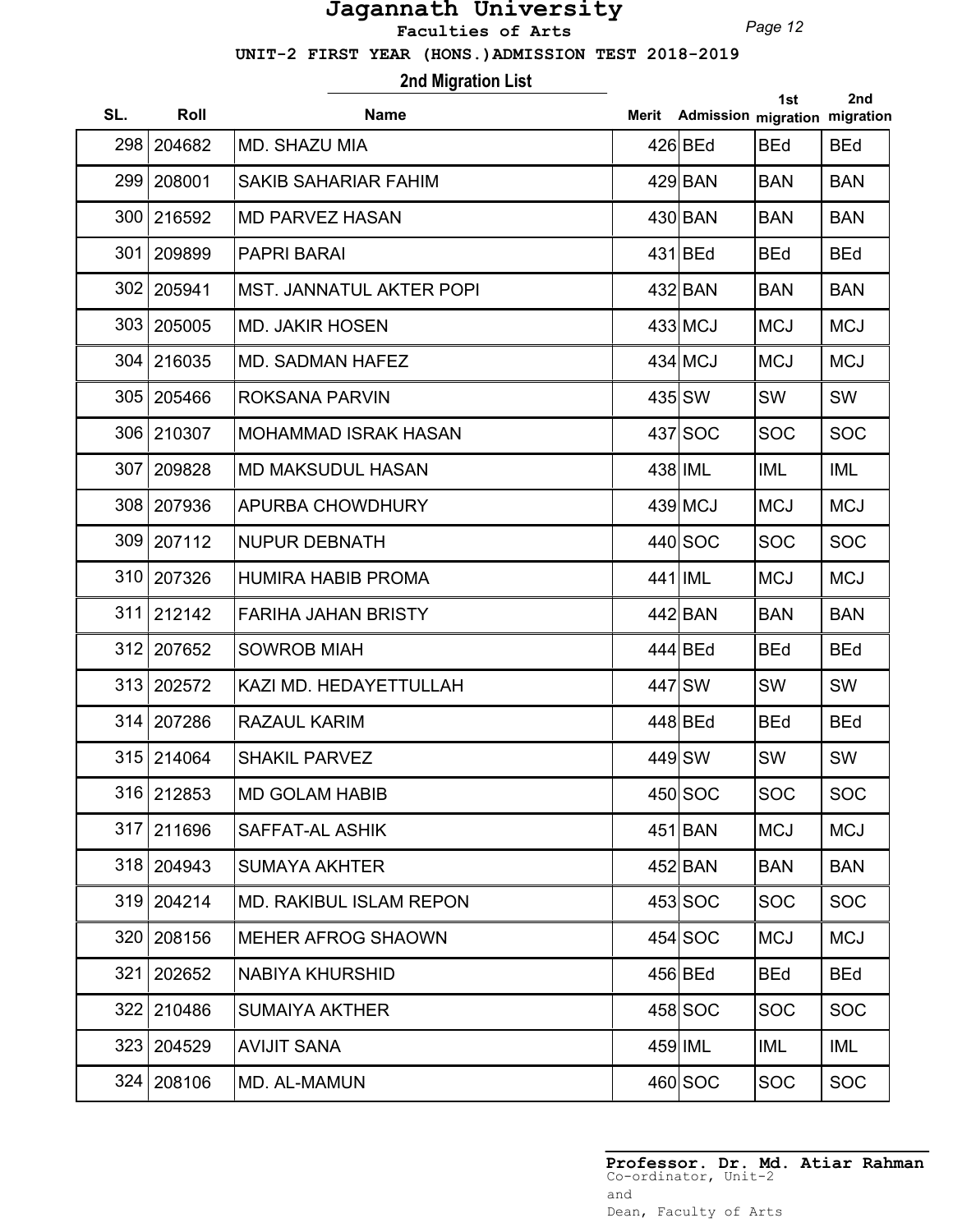*Page 13*

 **UNIT-2 FIRST YEAR (HONS.)ADMISSION TEST 2018-2019**

**2nd Migration List**

| SL. | Roll         | <b>Name</b>                 | Merit               | Admission migration migration | 1st        | 2nd        |
|-----|--------------|-----------------------------|---------------------|-------------------------------|------------|------------|
| 325 | 205923       | <b>MD. MAHMUDUL HASAN</b>   |                     | 462 SOC                       | <b>MCJ</b> | <b>MCJ</b> |
| 326 | 204292       | <b>FOUGIA SULTANA BITHI</b> |                     | $464$ SOC                     | <b>MCJ</b> | <b>MCJ</b> |
| 327 | 205483       | <b>UZZAL MIA</b>            |                     | 465 BAN                       | <b>BAN</b> | <b>BAN</b> |
|     | 328 212552   | <b>MD. CHAYAN ISLAM</b>     |                     | $467$ BEd                     | <b>BEd</b> | <b>BEd</b> |
|     | 329 213496   | <b>SATHI BISWAS</b>         |                     | 469 BAN                       | <b>BAN</b> | <b>BAN</b> |
|     | 330 203395   | <b>ADDINA ISLAM</b>         |                     | 470 SOC                       | <b>MCJ</b> | <b>MCJ</b> |
| 331 | 201237       | <b>MD MONIRUL ISLAM</b>     |                     | $471$ SOC                     | <b>SOC</b> | <b>SOC</b> |
|     | 332 211336   | <b>MD. ARIF HASAN</b>       |                     | 472 IML                       | <b>IML</b> | IML        |
|     | 333   204555 | <b>JOYA GHOSH</b>           |                     | $474$ SOC                     | <b>MCJ</b> | <b>MCJ</b> |
|     | 334 216600   | <b>MD.FAZLE RABBI</b>       |                     | 475 BAN                       | <b>BAN</b> | <b>BAN</b> |
|     | 335 210723   | <b>SAIMA AKTER</b>          |                     | 477 SOC                       | <b>SOC</b> | <b>SOC</b> |
|     | 336 202611   | <b>TANGELA BEGUM</b>        |                     | 480 SOC                       | <b>MCJ</b> | <b>MCJ</b> |
| 337 | 203910       | <b>MD. NAEEM UDDIN</b>      |                     | $481$ BEd                     | <b>MCJ</b> | <b>MCJ</b> |
|     | 338 204680   | <b>MD. RIDOY</b>            |                     | 482 SOC                       | <b>SOC</b> | <b>SOC</b> |
| 339 | 207282       | <b>MD RASEL AKON</b>        |                     | 483 BAN                       | <b>BAN</b> | <b>BAN</b> |
|     | 340 210540   | <b>TASNIA HOSSAIN</b>       |                     | 484 BAN                       | <b>BAN</b> | <b>BAN</b> |
|     | 341 210570   | <b>MD ARIFUL ISLAM</b>      |                     | 485 BAN                       | <b>SOC</b> | <b>SOC</b> |
|     | 342 213100   | <b>HANUFA AKTER</b>         |                     | 486 SW                        | <b>SOC</b> | <b>SOC</b> |
|     | 343 213260   | SAGAR SARKAR                |                     | $487$ BEd                     | <b>SOC</b> | <b>SOC</b> |
|     | 344 214899   | <b>MONIYA AFROJ OME</b>     |                     | 488 BAN                       | <b>SOC</b> | <b>SOC</b> |
|     | 345 212888   | <b>FARDIN SORKER NIROB</b>  | $489$ <sub>IS</sub> |                               | <b>MCJ</b> | <b>MCJ</b> |
|     | 346 214085   | <b>SABUJ MONDAL</b>         |                     | 490 BAN                       | <b>BAN</b> | <b>BAN</b> |
| 347 | 205643       | <b>SHRABONI RANI DAS</b>    |                     | 491 BAN                       | <b>BAN</b> | <b>BAN</b> |
|     | 348 208176   | AFSANA YESMIN MITU          |                     | 492 BEd                       | <b>BEd</b> | <b>BEd</b> |
|     | 349 216212   | <b>MUSA MIA</b>             |                     | $493$ HIS                     | <b>MCJ</b> | <b>MCJ</b> |
|     | 350   205043 | <b>MD GOLAM RABBY</b>       |                     | 494 BAN                       | <b>MCJ</b> | <b>MCJ</b> |
| 351 | 205066       | KANTA KANIZ BRISTY          |                     | 495 ANP                       | <b>ANP</b> | <b>ANP</b> |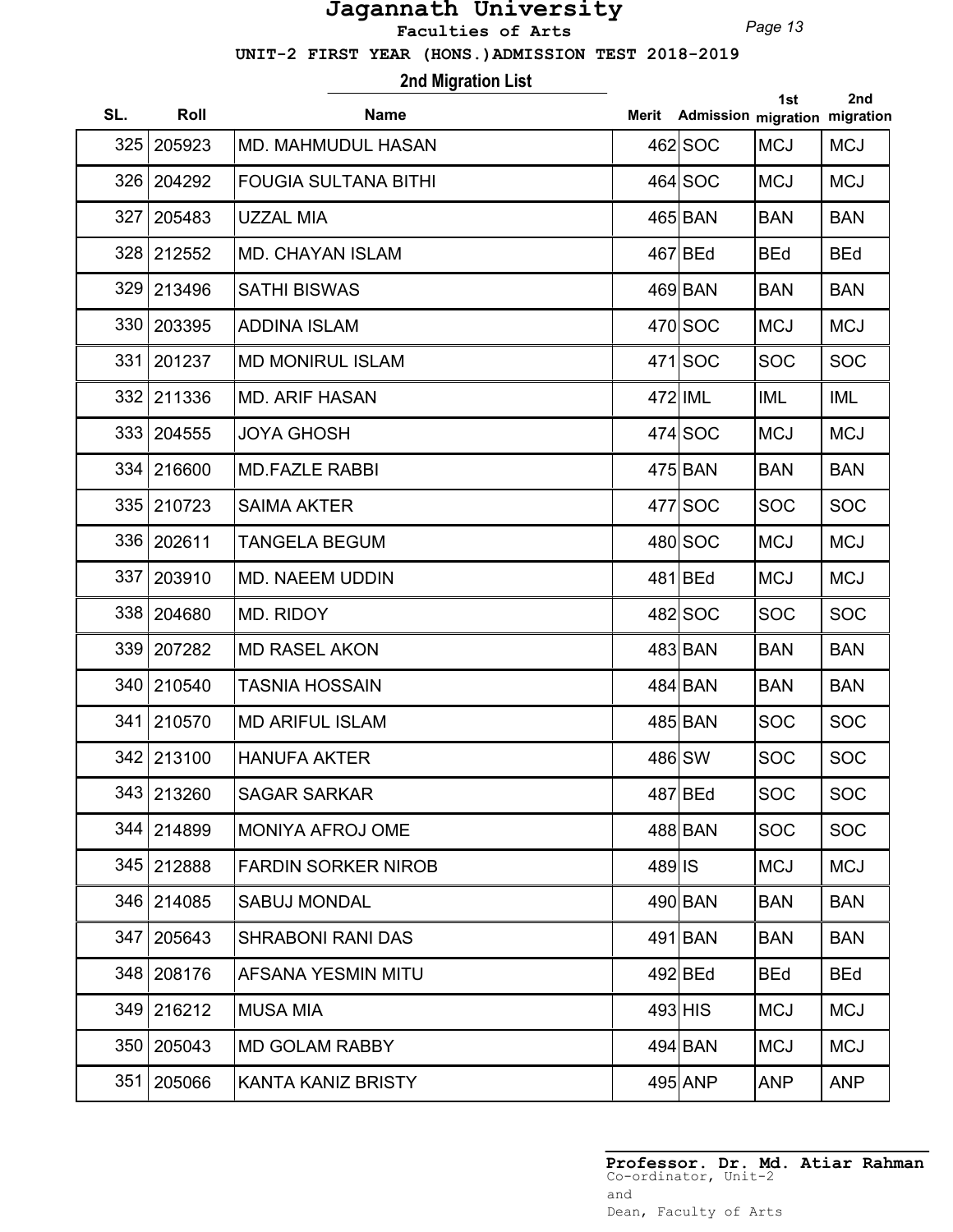*Page 14*

 **UNIT-2 FIRST YEAR (HONS.)ADMISSION TEST 2018-2019**

# **2nd Migration List**

| SL. | Roll         | <b>Name</b>                    | Merit               | Admission migration migration | 1st        | 2nd        |
|-----|--------------|--------------------------------|---------------------|-------------------------------|------------|------------|
| 352 | 200810       | IIMRAN HOSSAIN                 |                     | 496 BAN                       | <b>BAN</b> | <b>BAN</b> |
|     | 353 205792   | <b>SWARNA</b>                  |                     | 497 IML                       | <b>BAN</b> | <b>BAN</b> |
| 354 | 208382       | <b>MD. SULAIMAN KABIR</b>      |                     | 498 PSY                       | <b>PSY</b> | <b>PSY</b> |
|     | 355 213344   | A. K. M RIADUS SALEHIN         |                     | 499 SW                        | <b>SOC</b> | <b>SOC</b> |
|     | 356 211197   | <b>MD. LIMON HOSSAIN</b>       |                     | $501$ GEO                     | <b>MCJ</b> | <b>MCJ</b> |
| 357 | 212953       | <b>NAZMUS SHAKIB</b>           |                     | 502 SW                        | <b>GEO</b> | <b>GEO</b> |
|     | 358 205591   | <b>MAZHARUL ISLAM</b>          |                     | 503 IML                       | <b>MCJ</b> | <b>MCJ</b> |
|     | 359 205930   | <b>MUBASSIR</b>                |                     | 505 SW                        | <b>SOC</b> | <b>SOC</b> |
|     | 360   201920 | <b>MD. KHAIRUL ISLAM</b>       |                     | $506$ HIS                     | <b>SOC</b> | <b>SOC</b> |
| 361 | 212854       | <b>MD. RASHIDUL ISLAM</b>      |                     | 507 SW                        | <b>MCJ</b> | <b>MCJ</b> |
|     | 362   208788 | <b>MUHAMMAD MUSABBIR HASAN</b> |                     | 510 SW                        | <b>SOC</b> | <b>SOC</b> |
|     | 363 202774   | <b>RAFIN MAHMUD</b>            |                     | 512 SW                        | <b>BEd</b> | <b>BEd</b> |
|     | 364 214387   | <b>MISBAHUL ISLAM RABIN</b>    | $514$  IH           |                               | <b>BAN</b> | <b>BAN</b> |
| 365 | 202699       | <b>MOST. NAZMUN NAHAR</b>      |                     | $515$ $SW$                    | <b>BAN</b> | <b>BAN</b> |
| 366 | 202685       | <b>BALAL HOSSAIN</b>           |                     | 516 SW                        | <b>MCJ</b> | <b>MCJ</b> |
| 367 | 204570       | <b>FARHANA KHANOM</b>          |                     | 517 SW                        | <b>MCJ</b> | <b>MCJ</b> |
|     | 368   206405 | <b>MST. RABEYA AKHTER</b>      |                     | 518 SW                        | <b>MCJ</b> | <b>MCJ</b> |
|     | 369 209048   | <b>MD. MAHABUB ALAM</b>        |                     | $520$ $HIS$                   | <b>HIS</b> | <b>HIS</b> |
|     | 370 216680   | <b>MOSABBIRUL ISLAM</b>        |                     | 522 IML                       | <b>MCJ</b> | <b>MCJ</b> |
| 371 | 215271       | <b>TOYABUR SHEIKH</b>          |                     | $523$ $SW$                    | <b>MCJ</b> | <b>MCJ</b> |
| 372 | 212175       | <b>RIPA AKTER</b>              |                     | $524$ HIS                     | <b>HIS</b> | <b>HIS</b> |
| 373 | 200723       | <b>ASMITA BISWAS</b>           |                     | $525$ PSY                     | <b>MCJ</b> | <b>MCJ</b> |
| 374 | 202547       | <b>ISRAFIL HOSSAIN</b>         |                     | 526 SW                        | <b>SOC</b> | <b>SOC</b> |
|     | 375 210304   | <b>ESRAT JAHAN</b>             |                     | $527$ PSY                     | <b>MCJ</b> | <b>MCJ</b> |
|     | 376 203694   | <b>MOON HIRA</b>               |                     | 528 PSY                       | <b>PSY</b> | <b>PSY</b> |
| 377 | 204345       | <b>EMATU MUSTAFA ETY</b>       | $530$ <sub>IS</sub> |                               | <b>GEO</b> | <b>GEO</b> |
|     | 378 201467   | AZIZUN NAHAR SOMAPTY           |                     | $531$ SW                      | <b>SOC</b> | <b>SOC</b> |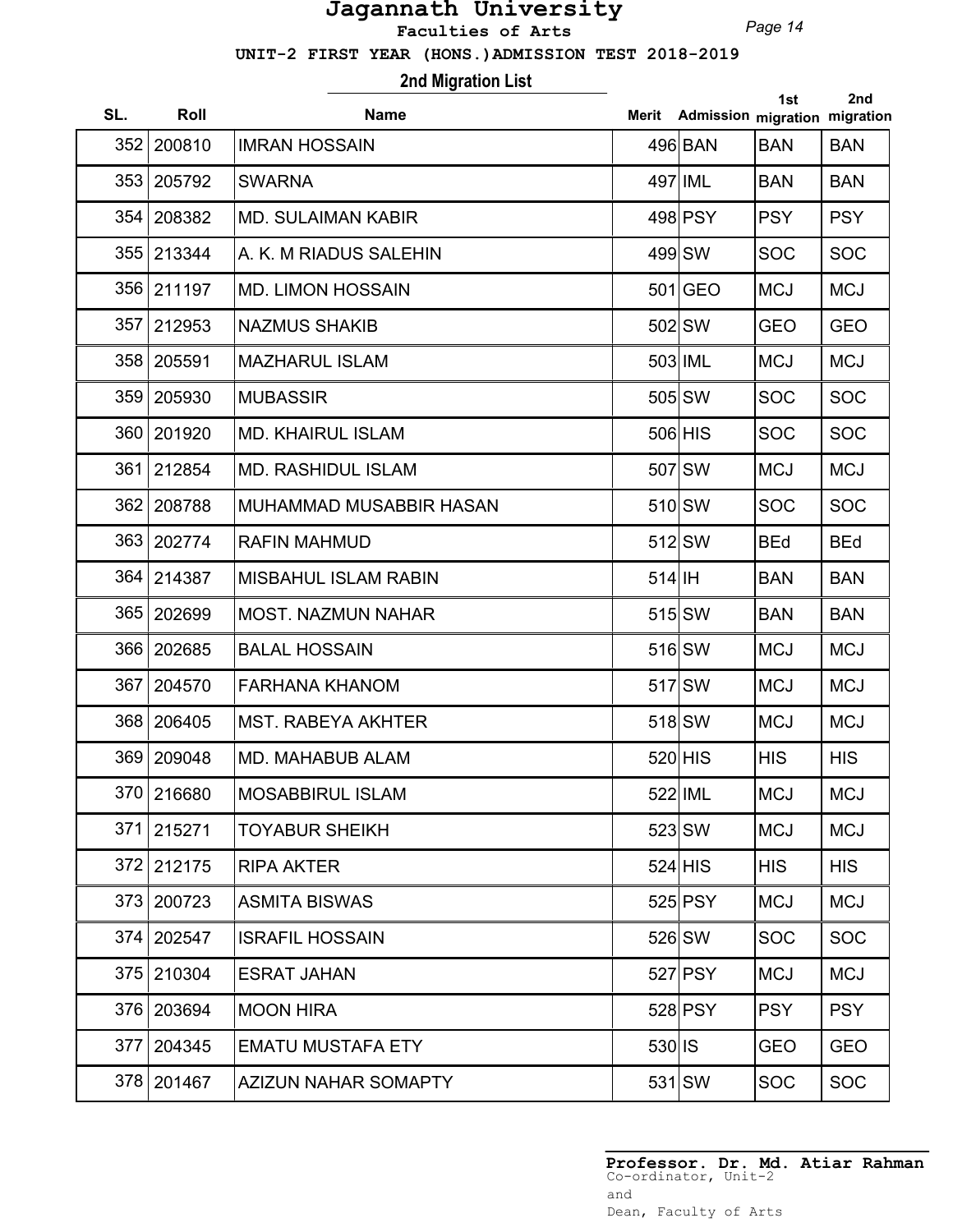*Page 15*

 **UNIT-2 FIRST YEAR (HONS.)ADMISSION TEST 2018-2019**

## **2nd Migration List**

| SL. | Roll       | <b>Name</b>                     | Merit  | Admission migration migration | 1st        | 2nd        |
|-----|------------|---------------------------------|--------|-------------------------------|------------|------------|
| 379 | 205112     | <b>SADIA SHARMIN</b>            |        | 532 SW                        | SW         | SW         |
| 380 | 209593     | <b>RABEYA BASHRI</b>            |        | 533 SW                        | <b>SOC</b> | <b>SOC</b> |
| 381 | 215136     | <b>SADIA ISLAM MIM</b>          |        | 534 SW                        | SW         | SW         |
| 382 | 209420     | <b>MOST. ATIKA ANAM BIVA</b>    |        | 535 SW                        | <b>SOC</b> | <b>SOC</b> |
|     | 383 212317 | <b>KAMRAN BIN ZAMAN</b>         |        | 536 IML                       | <b>IML</b> | IML        |
|     | 384 213954 | <b>MD. POLASH AHAMED</b>        |        | 537 IML                       | <b>IML</b> | IML        |
|     | 385 212661 | <b>SANJIDA ISLAM KHAN</b>       |        | $538$ $HIS$                   | <b>BAN</b> | <b>BAN</b> |
|     | 386 209914 | <b>HOSNE ARA KHANUM</b>         |        | $539$ $SW$                    | <b>BAN</b> | <b>BAN</b> |
| 387 | 215981     | MD. ZAHIDUL ISLAM JINNAH        |        | 540 PSY                       | <b>GEO</b> | <b>GEO</b> |
|     | 388 214794 | PRITI AKTER ALO                 |        | $541$ SW                      | <b>BAN</b> | <b>BAN</b> |
|     | 389 201083 | <b>SURAIYA AKTER</b>            | 544 IH |                               | <b>BAN</b> | <b>BAN</b> |
|     | 390 215920 | K. M. NADIA FARHANA             |        | 545 SW                        | <b>BEd</b> | <b>BEd</b> |
| 391 | 208209     | <b>LIPTON MIA</b>               |        | $547$ HIS                     | <b>HIS</b> | <b>HIS</b> |
| 392 | 215633     | <b>OLIUL ISLAM</b>              |        | $548$ HIS                     | <b>MCJ</b> | <b>MCJ</b> |
| 393 | 213299     | <b>ALMASUM</b>                  |        | 549 SW                        | <b>SOC</b> | <b>SOC</b> |
| 394 | 201122     | <b>TASMI ALAM ETU</b>           |        | $551$ SW                      | <b>IML</b> | IML        |
|     | 395 205899 | <b>UMME HABIBA</b>              |        | 552 SW                        | <b>SOC</b> | <b>SOC</b> |
|     | 396 210698 | <b>MD. HARUN OR RASHID</b>      |        | 553 SW                        | <b>BEd</b> | <b>BEd</b> |
|     | 397 201978 | <b>JANNATUL FERDOUS</b>         |        | 554 ANP                       | GEO        | <b>GEO</b> |
|     | 398 203037 | <b>ABDULLAH- AL- MAMUN SUNY</b> |        | $555$ SW                      | <b>BAN</b> | <b>BAN</b> |
|     | 399 206730 | <b>TAREQUE JAMIL</b>            |        | $557$ HIS                     | <b>BAN</b> | <b>BAN</b> |
| 400 | 200305     | <b>MST. MARIA JANNAT MISTY</b>  |        | 559 SW                        | <b>SOC</b> | <b>SOC</b> |
| 401 | 202347     | <b>NADIA ISLAM TULI</b>         |        | 560 ANP                       | <b>BEd</b> | <b>BEd</b> |
| 402 | 202384     | <b>MAIN UDDIN</b>               | 561 IH |                               | IH.        | IH         |
|     | 403 211889 | <b>SIAM SHAIRIN</b>             |        | 563 SW                        | <b>SOC</b> | <b>SOC</b> |
|     | 404 205126 | ABDULLAH AL-MAHMUD              |        | 565 ANP                       | IML        | IML        |
|     | 405 207931 | <b>ABIR MAHMUD</b>              |        | 566 SW                        | <b>SOC</b> | <b>SOC</b> |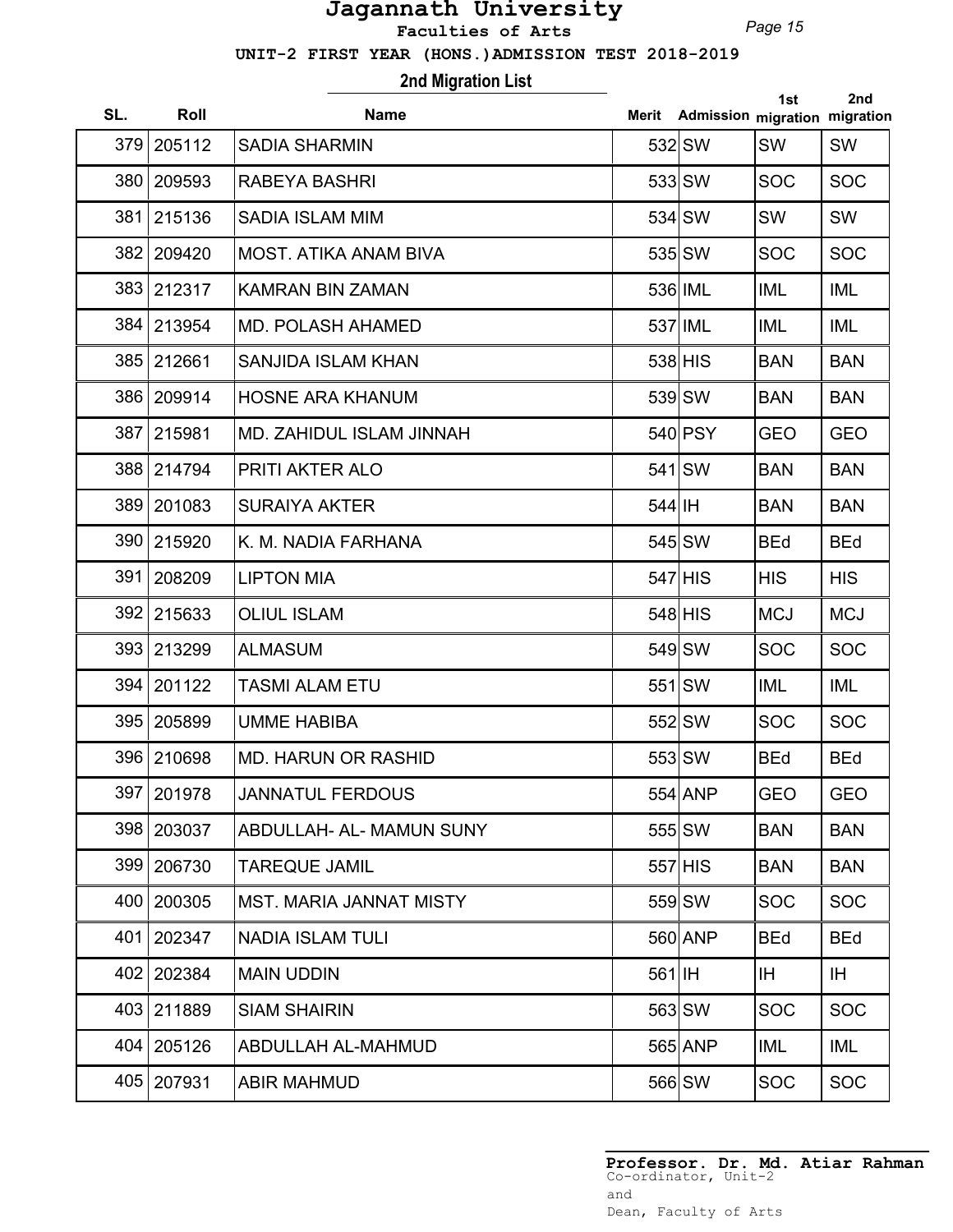*Page 16*

 **UNIT-2 FIRST YEAR (HONS.)ADMISSION TEST 2018-2019**

# **2nd Migration List**

| SL. | Roll         | <b>Name</b>                |        | Merit Admission migration migration | 1st        | 2nd        |
|-----|--------------|----------------------------|--------|-------------------------------------|------------|------------|
|     | 406 207221   | TAHSINA RAHMAN DONA        | 569 IH |                                     | <b>BAN</b> | <b>BAN</b> |
| 407 | 205063       | <b>MST. MINARA BEGUM</b>   |        | 570 SW                              | <b>SOC</b> | <b>SOC</b> |
|     | 408 205911   | AFSANA ARABI               |        | 572 SW                              | <b>SOC</b> | <b>SOC</b> |
|     | 409 212919   | <b>INCHANUR RAHMAN</b>     |        | 573 SW                              | SW         | <b>SW</b>  |
|     | 410 210466   | SABIHA SULTANA SOMPA       |        | 574 SW                              | <b>BAN</b> | <b>BAN</b> |
|     | 411 212456   | <b>TASMIA TASNIM</b>       |        | 577 PHI                             | PHI        | <b>PHI</b> |
|     | 412 207766   | <b>KAMRUNNAHAR ZEBA</b>    |        | $578$ HIS                           | <b>SOC</b> | <b>SOC</b> |
|     | 413 212041   | <b>AYON AL ASHRAFI</b>     |        | 579 SW                              | <b>BEd</b> | <b>BEd</b> |
|     | 414 212913   | NUSRAT JAHAN ANTORA        |        | 580 PSY                             | <b>BEd</b> | <b>BEd</b> |
|     | 415 209439   | <b>MD. FARIDUL ISLAM</b>   |        | 581 SW                              | <b>SOC</b> | <b>SOC</b> |
|     | 416 203041   | <b>MD. EMAM HOSSAIN</b>    |        | 583 HIS                             | <b>BAN</b> | <b>BAN</b> |
| 417 | 200888       | <b>HOSSAIN MD. RASEL</b>   |        | 584 SW                              | <b>SOC</b> | <b>SOC</b> |
| 418 | 206112       | TAHMINA TANJIN TITHI       |        | 585 ANP                             | <b>BEd</b> | <b>BEd</b> |
| 419 | 212882       | <b>MD. RIFAD HOSSAIN</b>   |        | 588 HIS                             | <b>SOC</b> | <b>SOC</b> |
| 420 | 208855       | <b>MARZIA AKTER HEME</b>   |        | 590 SW                              | <b>PSY</b> | <b>PSY</b> |
| 421 | 205376       | <b>TASNIM AKTER PROME</b>  |        | $591$ $SW$                          | SW         | SW         |
| 422 | 206420       | PULAK KIRTANIA             |        | $592$ HIS                           | <b>BEd</b> | <b>BEd</b> |
|     | 423 204988   | <b>MD. RAKIBUL ISLAM</b>   |        | $593$ HIS                           | <b>BAN</b> | <b>BAN</b> |
|     | 424 212564   | <b>FATEMA AKTER SWARNA</b> |        | $594$ HIS                           | <b>SOC</b> | <b>SOC</b> |
|     | 425 213779   | <b>MD. SHAKIL BABU</b>     | 595 IH |                                     | <b>SOC</b> | <b>SOC</b> |
| 426 | 205452       | TAMANNA AKTER              |        | $597$ HIS                           | <b>SOC</b> | <b>SOC</b> |
| 427 | 206325       | <b>SANJANA NAWAR</b>       |        | 598 ANP                             | IML        | IML        |
|     | 428 211515   | <b>MD. RIMON MIA</b>       |        | 599 ANP                             | <b>SOC</b> | <b>SOC</b> |
|     | 429 214146   | <b>MD. ZAHIDUL ISLAM</b>   | 601 IH |                                     | <b>SOC</b> | <b>SOC</b> |
|     | 430 212176   | <b>SHAGOR CHANDRA RAY</b>  |        | $603$ $HIS$                         | <b>BAN</b> | <b>BAN</b> |
|     | 431   204029 | <b>JUE AKTER</b>           |        | $604$ HIS                           | <b>BAN</b> | <b>BAN</b> |
|     | 432 209741   | <b>MST FARJANA AFRIN</b>   |        | $606$ HIS                           | SW         | SW         |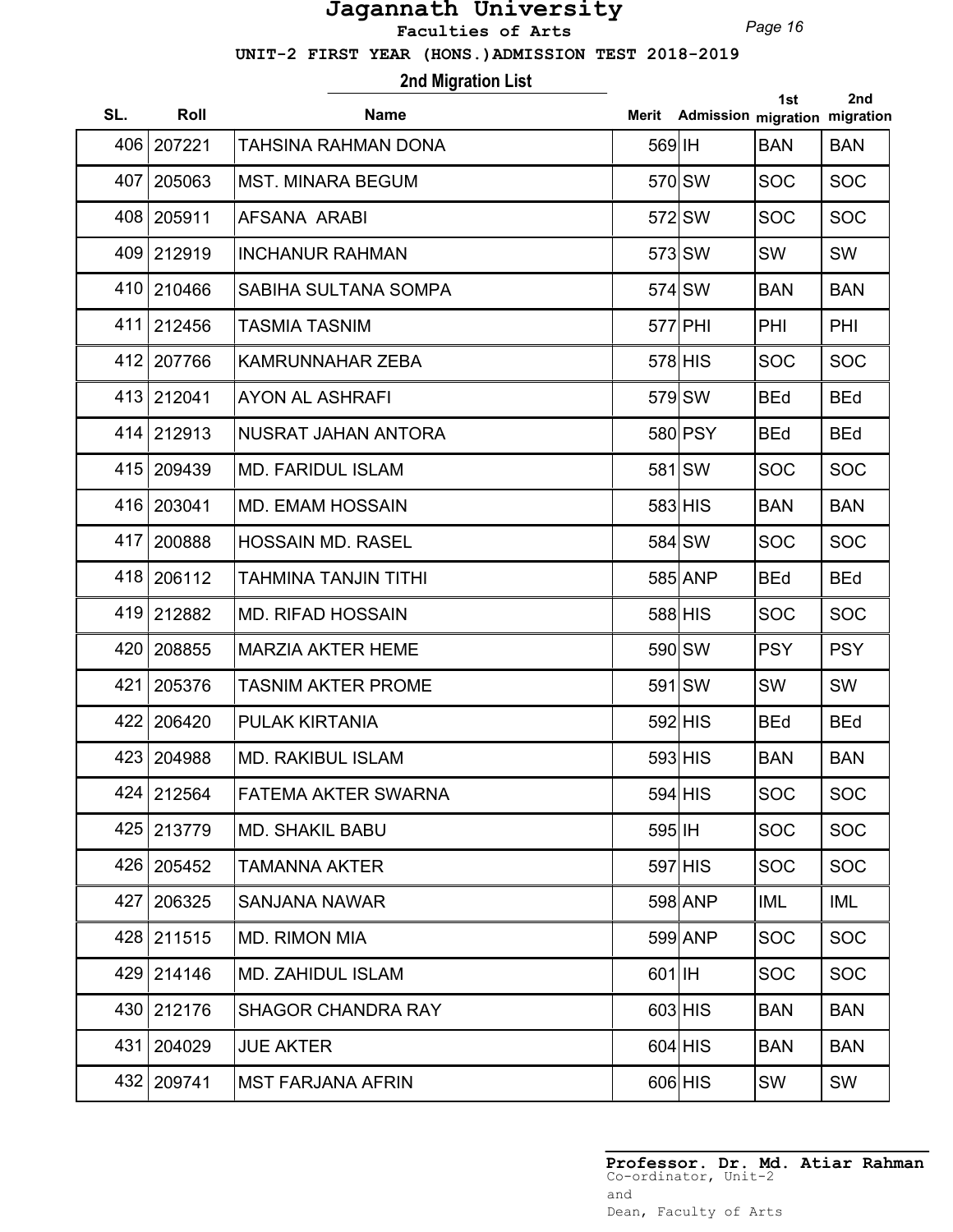*Page 17*

 **UNIT-2 FIRST YEAR (HONS.)ADMISSION TEST 2018-2019**

## **2nd Migration List**

| SL. | Roll         | <b>Name</b>                      | Merit     | Admission migration migration | 1st        | 2nd        |
|-----|--------------|----------------------------------|-----------|-------------------------------|------------|------------|
| 433 | 205540       | <b>SUNZIDA AKTER</b>             |           | 607 HIS                       | <b>BAN</b> | <b>BAN</b> |
| 434 | 215084       | <b>SUMONA SHARMIN</b>            |           | 608 HIS                       | <b>BAN</b> | <b>BAN</b> |
|     | 435 206023   | MD. AL-AMIN                      |           | $609$ HIS                     | <b>PSY</b> | <b>PSY</b> |
|     | 436 214312   | <b>MD. JAHIRUL ISLAM</b>         |           | 610 PHI                       | <b>BEd</b> | <b>BEd</b> |
|     | 437   210681 | <b>FATEMA TUZ JOHORA</b>         |           | $611$ HIS                     | SW         | <b>SW</b>  |
|     | 438 216023   | <b>MD. MEHEDI HASAN</b>          |           | $612$ HIS                     | <b>IML</b> | IML        |
|     | 439 215689   | <b>RAJIA SULTANA</b>             |           | $614$ HIS                     | <b>IML</b> | IML        |
| 440 | 208956       | ALIF AL SAFI SHAMI               | $615$  IH |                               | <b>PSY</b> | <b>PSY</b> |
| 441 | 200629       | <b>LUBANA BINTEY HAYATULLAH</b>  |           | $617$ ANP                     | <b>IML</b> | IML        |
|     | 442 208384   | <b>SHORNALY JOARDER</b>          | $618$  IH |                               | IH.        | IH.        |
|     | 443 211918   | <b>MD. SOURAV ALI</b>            |           | 619 ANP                       | SW         | <b>SW</b>  |
|     | 444 206238   | MD. S. R. SHUVO                  |           | $621$ $HIS$                   | <b>IML</b> | IML        |
|     | 445 212361   | <b>SAMIA AKTAR</b>               |           | 622 PHI                       | <b>BAN</b> | <b>BAN</b> |
| 446 | 201006       | MOST. ZANNATUL FERDOUSI          |           | $624$ HIS                     | <b>BAN</b> | <b>BAN</b> |
| 447 | 216607       | SANJIDA JAHAN LOPA               |           | $625$ HIS                     | <b>BEd</b> | <b>BEd</b> |
|     | 448 212917   | RAHELA JURAIHA SHAH              |           | $626$ $HIS$                   | <b>BEd</b> | <b>BEd</b> |
|     | 449 203536   | <b>MD SAGOR HOSSAIN</b>          |           | $628$ HIS                     | <b>BEd</b> | <b>BEd</b> |
|     | 450   209446 | <b>SAFIYA AKTER</b>              | 633 IH    |                               | IH.        | IH.        |
| 451 | 215247       | MD. NUR UDDIN                    |           | $634$ HIS                     | <b>HIS</b> | <b>HIS</b> |
|     | 452 215642   | <b>MD. HASAN ALI JASIM</b>       | $636$  IH |                               | <b>BAN</b> | <b>BAN</b> |
|     | 453 212952   | <b>MST AJMIRA SULTANA</b>        | $638$ IH  |                               | SW         | SW         |
| 454 | 210588       | <b>NAFIZA HOSSAIN SAJOTI</b>     |           | $639$ PHI                     | SW         | SW         |
| 455 | 203128       | ROKEYA KHATUN                    | $640$ IH  |                               | SW         | SW         |
| 456 | 208843       | <b>HALIMA KHATUN</b>             | $641$  IH |                               | <b>BAN</b> | <b>BAN</b> |
| 457 | 208256       | <b>MD. ANISUR RAHMAN BHUIYAN</b> |           | $642$ HIS                     | SW         | <b>SW</b>  |
|     | 458 212099   | <b>NOURIN SURIYA NOVA</b>        |           | $643$ HIS                     | <b>HIS</b> | <b>HIS</b> |
|     | 459 212590   | PUSPITA JAHAN LYON               | $644$ IH  |                               | <b>IML</b> | IML        |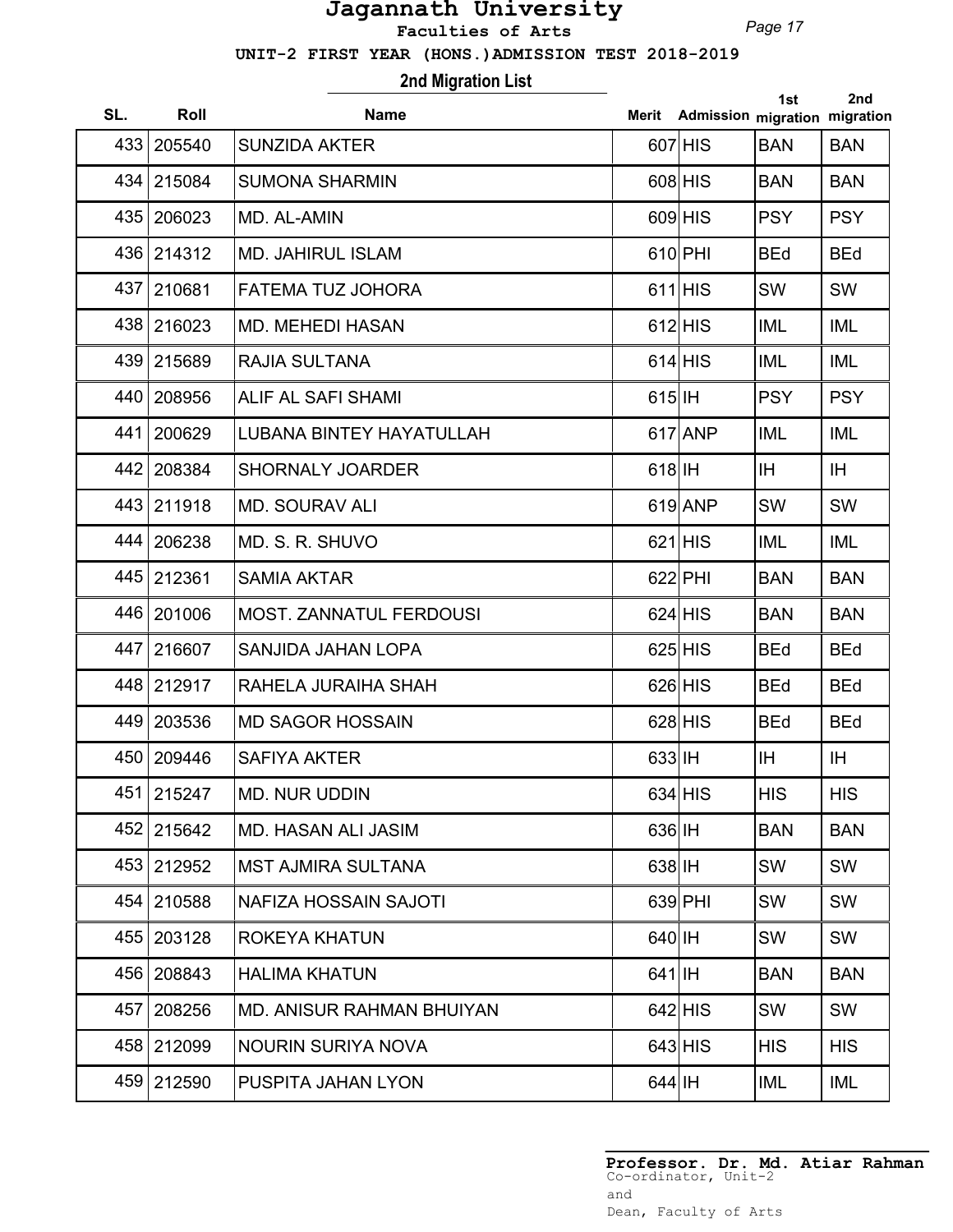*Page 18*

 **UNIT-2 FIRST YEAR (HONS.)ADMISSION TEST 2018-2019**

## **2nd Migration List**

| SL. | Roll         | <b>Name</b>                  | Merit    | Admission migration migration | 1st        | 2nd        |
|-----|--------------|------------------------------|----------|-------------------------------|------------|------------|
| 460 | 202944       | <b>FARUK MIAH</b>            |          | $645$ HIS                     | SW         | SW         |
| 461 | 211963       | <b>MOHIMA SARKER MEEM</b>    |          | $647$ PHI                     | <b>IML</b> | <b>IML</b> |
| 462 | 202512       | <b>SHEIKH SADIA AKTER</b>    | 649 IH   |                               | SW         | SW         |
| 463 | 205125       | <b>MD. ANISUR RAHMAN</b>     |          | 650 ANP                       | <b>ANP</b> | <b>ANP</b> |
|     | 464 210829   | <b>URMI SHARMA BARSHA</b>    |          | $651$ HIS                     | <b>BAN</b> | <b>BAN</b> |
|     | 465 201759   | <b>MD. TANJIL</b>            |          | $653$ $HIS$                   | SW         | SW         |
|     | 466 201210   | <b>NILAY BALA</b>            |          | $655$ $HIS$                   | <b>SW</b>  | SW         |
| 467 | 203838       | <b>MAHBUBA TABASUM</b>       | 656 IH   |                               | <b>BAN</b> | <b>BAN</b> |
|     | 468   209419 | <b>MD ROKON UZ ZAMAN</b>     |          | $657$ HIS                     | SW         | SW         |
| 469 | 200768       | <b>MD AL AMIN</b>            | 658 IH   |                               | <b>IH</b>  | IH         |
| 470 | 214046       | <b>MD. ARMAN HOSSEN</b>      | 659 IH   |                               | SW         | SW         |
| 471 | 216002       | <b>NAHID HASAN RASEL</b>     |          | 660 ANP                       | <b>SW</b>  | SW         |
| 472 | 215284       | <b>OMOR FARUK</b>            |          | 661 PHI                       | <b>BAN</b> | <b>BAN</b> |
| 473 | 206835       | <b>MD. ALOMGIR KABIR</b>     |          | 662 HIS                       | <b>BAN</b> | <b>BAN</b> |
| 474 | 215423       | <b>RIPTY RAY JABA</b>        |          | $664$ HIS                     | <b>PSY</b> | <b>PSY</b> |
| 475 | 214685       | <b>MD RAJIB AHMED RAJ</b>    |          | $665$ HIS                     | <b>HIS</b> | <b>HIS</b> |
|     | 476 210996   | <b>JANNATUL SADIA</b>        | 666 IS   |                               | <b>BAN</b> | <b>BAN</b> |
| 477 | 205232       | <b>SUSMITA AKTER RIPA</b>    | 667 IH   |                               | <b>IH</b>  | IH         |
| 478 | 210459       | <b>TOHOMINA AKTER</b>        |          | 668 HIS                       | <b>HIS</b> | <b>HIS</b> |
|     | 479 213178   | SOYADA RUBAYA ISLAM          |          | 669 HIS                       | SW         | SW         |
| 480 | 200315       | <b>MUBIN AKTHER MUNA</b>     |          | 670 ANP                       | <b>ANP</b> | <b>ANP</b> |
| 481 | 208523       | <b>MUJAHID BILLAH</b>        |          | $671$ HIS                     | <b>HIS</b> | <b>HIS</b> |
| 482 | 206010       | <b>MAHIMA AKHTER</b>         |          | $672$ HIS                     | <b>IML</b> | IML        |
| 483 | 212185       | KAZI GOLAM MORTOZA           |          | $673$ $HIS$                   | <b>HIS</b> | <b>HIS</b> |
| 484 | 210612       | <b>MD. KAMRUL HASAN</b>      | $674$ IH |                               | IH.        | IH.        |
|     | 485 213599   | <b>MD. ABU HENA MORSALIN</b> |          | 675 ANP                       | SW         | SW         |
|     | 486 212946   | <b>RIMA AKTER</b>            |          | $678$ $HIS$                   | SW         | SW         |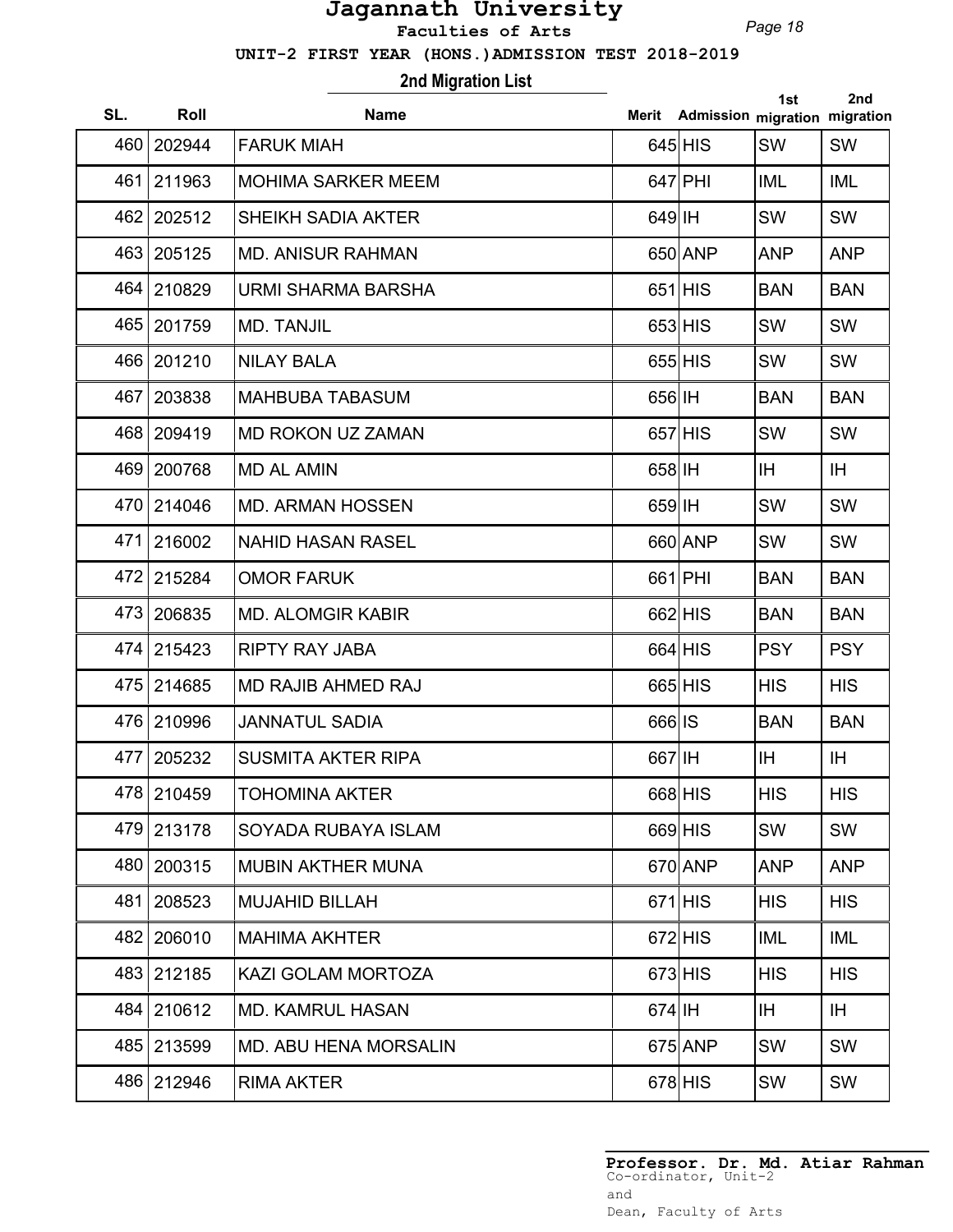*Page 19*

 **UNIT-2 FIRST YEAR (HONS.)ADMISSION TEST 2018-2019**

# **2nd Migration List**

| SL. | Roll       | <b>Name</b>                     | Merit     | Admission migration migration | 1st        | 2nd        |
|-----|------------|---------------------------------|-----------|-------------------------------|------------|------------|
| 487 | 206755     | <b>MOST. AFIA AKTER BUSHRA</b>  |           | $679$ PHI                     | SW         | SW         |
| 488 | 215740     | <b>MD SHORIFUL ISLAM SHORIF</b> |           | $681$ $HIS$                   | SW         | SW         |
|     | 489 214681 | <b>SHAJIA SULTANA</b>           |           | 682 HIS                       | <b>HIS</b> | <b>HIS</b> |
| 490 | 203850     | <b>KANIJ FATEMA</b>             | 683 IS    |                               | SW         | SW         |
| 491 | 204197     | <b>SHIRMIN SULTANA TULY</b>     | 684 IH    |                               | IH.        | IH         |
| 492 | 201285     | <b>MD. RAFIUL ISLAM</b>         | 685 IH    |                               | <b>HIS</b> | <b>HIS</b> |
| 493 | 215901     | <b>MD. MOMENUL ISLAM</b>        | 687 IS    |                               | <b>HIS</b> | <b>HIS</b> |
| 494 | 205976     | <b>SUMON MOLLIK</b>             | $688$  IH |                               | IH.        | IH         |
| 495 | 205975     | <b>SADIA AKTER</b>              | 690 IH    |                               | <b>SW</b>  | SW         |
|     | 496 206491 | <b>MD. BAREK MIA</b>            | 691 IH    |                               | <b>HIS</b> | <b>HIS</b> |
| 497 | 206077     | <b>SUMON MIA</b>                | 693       |                               | <b>HIS</b> | <b>HIS</b> |
|     | 498 200157 | <b>MD. TANVIRUL ISLAM</b>       | 694 IH    |                               | SW         | <b>SW</b>  |
|     | 499 216232 | MD. SOHEL MIA                   | 695 IH    |                               | <b>PSY</b> | <b>PSY</b> |
| 500 | 201081     | <b>MD.RABIUL ISLAM</b>          | 696 IH    |                               | IH.        | IH         |
| 501 | 206949     | <b>MD IMRAN HOSEN</b>           | 697 IH    |                               | SW         | SW         |
| 502 | 213587     | ROKAIYA MAHANOUR MAMIA          |           | $698$ PHI                     | PHI        | PHI        |
|     | 503 213477 | <b>MD. SHAMIM RAJU</b>          | 699 IS    |                               | SW         | SW         |
|     | 504 207923 | MD. SAJIBUR RAHMAN              | 700 IH    |                               | IH.        | IH         |
|     | 505 202474 | MOST. MOSADIKA KAJOL            |           | 704 PHI                       | <b>PHI</b> | PHI        |
|     | 506 207686 | <b>BHUIAN MD, SIAM</b>          |           | 705 PHI                       | <b>HIS</b> | <b>HIS</b> |
| 507 | 202829     | <b>SHABRIA AZAM</b>             |           | 707 PHI                       | SW         | <b>SW</b>  |
| 508 | 209150     | <b>FATEMA NUSRAT</b>            |           | 708 PHI                       | SW         | SW         |
| 509 | 216560     | <b>NUSRAT ZAHAN NISHI</b>       |           | 709 PHI                       | <b>HIS</b> | <b>HIS</b> |
| 510 | 209954     | KANIZ FATEMA MEGHNA             |           | $710$ PHI                     | SW         | <b>SW</b>  |
| 511 | 200140     | <b>LABONI KHATUN</b>            |           | $712$ PHI                     | <b>PSY</b> | <b>PSY</b> |
| 512 | 200759     | <b>JULIA SAIMON MONALISA</b>    |           | $714$ PHI                     | PHI        | PHI        |
|     | 513 211582 | <b>SADIA ISLAM MIM</b>          | $717$ IH  |                               | <b>HIS</b> | <b>HIS</b> |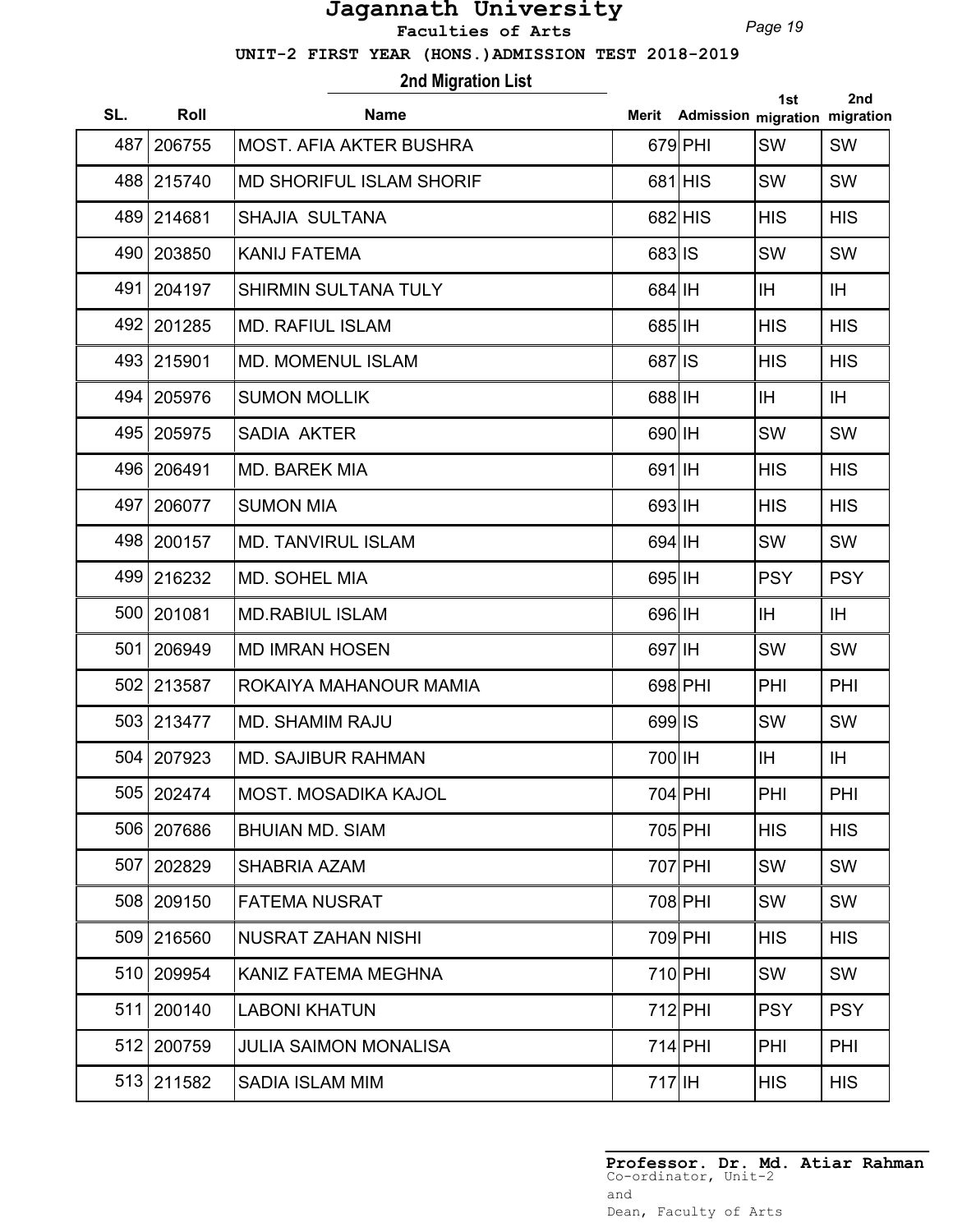*Page 20*

 **UNIT-2 FIRST YEAR (HONS.)ADMISSION TEST 2018-2019**

# **2nd Migration List**

| SL. | Roll       | <b>Name</b>                |                     | Merit Admission migration migration | 1st        | 2nd        |
|-----|------------|----------------------------|---------------------|-------------------------------------|------------|------------|
|     | 514 215001 | <b>ASLAM UDDIN</b>         | 720 IH              |                                     | SW         | <b>SW</b>  |
|     | 515 215063 | <b>ISRAT JAHAN TRISHA</b>  | 721 IS              |                                     | SW         | <b>SW</b>  |
|     | 516 201115 | PALASH KUMAR PAUL          |                     | 725 PHI                             | <b>HIS</b> | <b>HIS</b> |
| 517 | 205632     | MUHAMMAD NAYEEM-UR-RAHAMAN | 726 IS              |                                     | <b>HIS</b> | <b>HIS</b> |
|     | 518 215787 | <b>RUHUL KUDDUS</b>        | 732 IH              |                                     | SW         | SW         |
| 519 | 204954     | <b>NAZRUL ISLAM</b>        | $733$  IH           |                                     | SW         | SW         |
| 520 | 209757     | <b>ANIKA ANJUM</b>         | 734 IH              |                                     | SW         | <b>SW</b>  |
| 521 | 211756     | <b>KHALID BIN IDRIS</b>    | 735 IS              |                                     | <b>HIS</b> | <b>HIS</b> |
| 522 | 206122     | <b>OISHI RANI DAS</b>      |                     | 736 ANP                             | SW         | <b>SW</b>  |
|     | 523 202181 | <b>SOMA AKTER</b>          | 737 IH              |                                     | <b>HIS</b> | <b>HIS</b> |
|     | 524 202044 | <b>NAFISA MANIK</b>        |                     | 738 ANP                             | <b>SW</b>  | <b>SW</b>  |
|     | 525 204824 | <b>AFSANA MIM</b>          | 739 IH              |                                     | SW         | SW         |
| 526 | 215698     | <b>SHOHIFA AKTER</b>       | 740 IH              |                                     | <b>HIS</b> | <b>HIS</b> |
| 527 | 214093     | <b>JANNATUL FERDUS</b>     |                     | 741 ANP                             | SW         | SW         |
| 528 | 208077     | <b>SUMAIYA AKTER RUMI</b>  | 742 IH              |                                     | <b>HIS</b> | <b>HIS</b> |
| 529 | 212425     | MD. MORSHED HASSAN ASIF    |                     | 743 ANP                             | SW         | SW         |
|     | 530 212242 | <b>TAZIMA TASMIM</b>       |                     | 744 PHI                             | PHI        | PHI        |
|     | 531 208689 | <b>SHANTA AKTER</b>        |                     | 745 ANP                             | <b>SW</b>  | SW         |
|     | 532 209455 | PRODIP KUMAR BISWAS        |                     | 746 ANP                             | <b>ANP</b> | <b>ANP</b> |
| 533 | 205077     | <b>SANJIDA SHORMIN</b>     | $747$ <sub>IS</sub> |                                     | SW         | SW         |
| 534 | 207073     | <b>HASIB HASSAN</b>        |                     | 748 PHI                             | SW         | SW         |
|     | 535 215158 | <b>SURMA SUBORNA</b>       |                     | 749 ANP                             | SW         | SW         |
| 536 | 208322     | <b>MD. REZAUL KORIM</b>    | 750 IS              |                                     | IS         | IS.        |
| 537 | 205362     | <b>MST SANTONA KHATUN</b>  | $751$ IS            |                                     | IS         | IS.        |
|     | 538 202760 | <b>ISMOT JAHAN SHOVA</b>   |                     | 754 ANP                             | SW         | SW         |
|     | 539 212148 | <b>MST NURJAHAN KHATUN</b> | 755 IH              |                                     | SW         | SW         |
|     | 540 206313 | <b>SAMSUN NAHAR</b>        |                     | 756 PHI                             | SW         | SW         |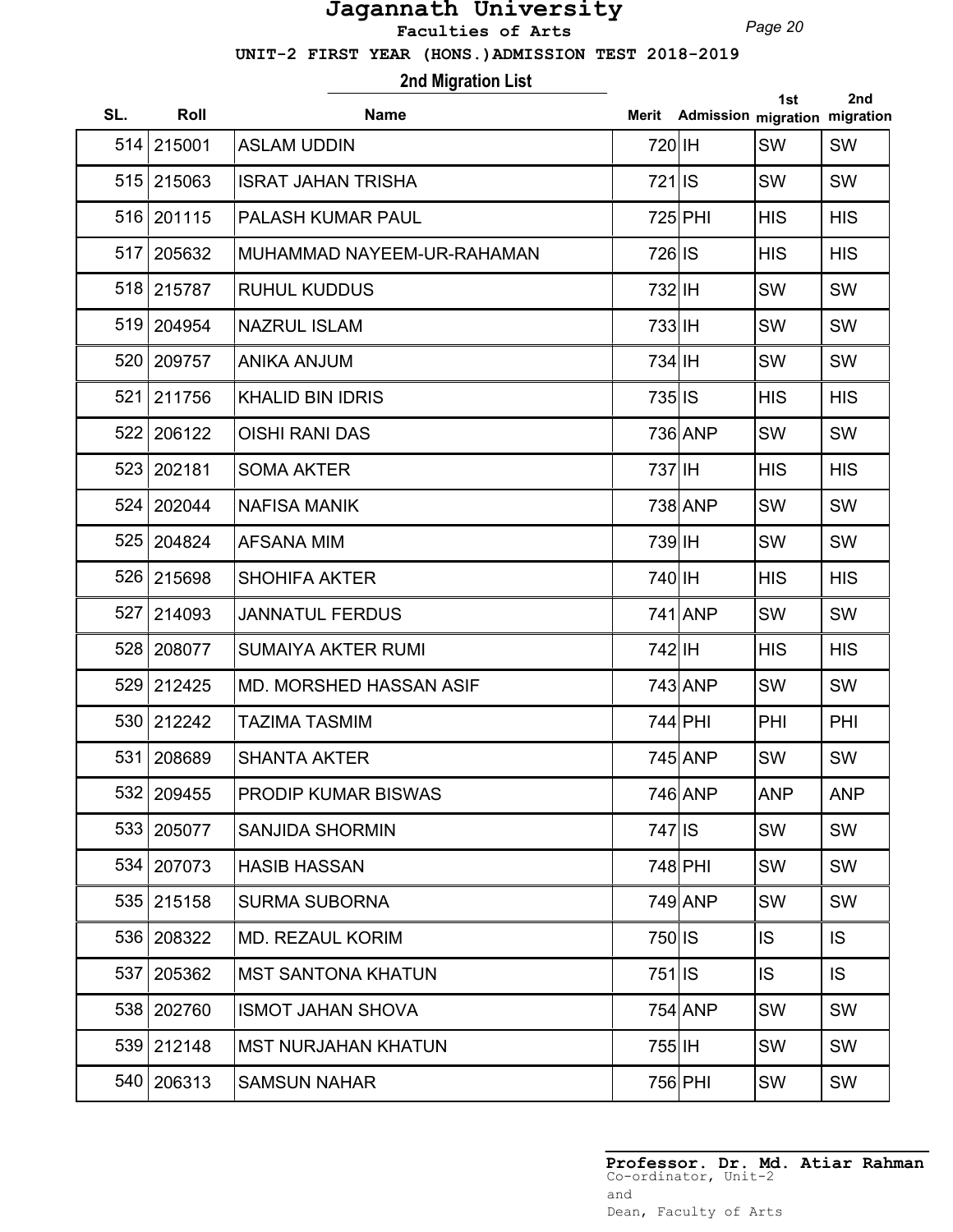*Page 21*

 **UNIT-2 FIRST YEAR (HONS.)ADMISSION TEST 2018-2019**

**2nd Migration List**

| SL. | Roll       | <b>Name</b>                     |          | Merit Admission migration migration | 1st        | 2nd        |
|-----|------------|---------------------------------|----------|-------------------------------------|------------|------------|
| 541 | 212589     | <b>MD. ABDUL BATEN BILLAH</b>   |          | 757 ANP                             | <b>ANP</b> | <b>ANP</b> |
|     | 542 202672 | MOZAHIDUZZAMAN                  | 758 IS   |                                     | IS.        | <b>IS</b>  |
| 543 | 212829     | MD. SHOYEB                      | 761 IS   |                                     | SW         | SW         |
|     | 544 212022 | POPY GHOSH                      |          | 762 PHI                             | <b>HIS</b> | <b>HIS</b> |
|     | 545 208268 | <b>RIPON MIA</b>                | 763 IH   |                                     | SW         | SW         |
|     | 546 206479 | <b>SURAIYA AKTHER RATRI</b>     |          | 764 ANP                             | <b>ANP</b> | <b>ANP</b> |
| 547 | 215848     | <b>MST. RABINA AKTER BRISTI</b> |          | 766 PHI                             | SW         | SW         |
|     | 548 205140 | <b>MD. SAZZAD HOSSAIN</b>       | 767 IH   |                                     | <b>HIS</b> | <b>HIS</b> |
|     | 549 212945 | <b>TANJILA AKTHER</b>           | 768 IH   |                                     | SW         | SW         |
| 550 | 205074     | S. M. SHAHADAT HOSEN ANU        |          | 769 PHI                             | SW         | SW         |
| 551 | 215754     | <b>MAMUN MATUBBER</b>           | 770 IH   |                                     | SW         | SW         |
| 552 | 205931     | <b>MD ATIKUR RAHMAN</b>         | 771 IH   |                                     | <b>HIS</b> | <b>HIS</b> |
| 553 | 213652     | <b>MARIYA TASNUVA LUBNA</b>     |          | 772 PHI                             | <b>HIS</b> | <b>HIS</b> |
| 554 | 202666     | <b>FARZANA ALAM ASHA</b>        | 774 IH   |                                     | SW         | SW         |
| 555 | 207557     | <b>SEJUTI KAMAL NILA</b>        | 775 IH   |                                     | IH.        | IH.        |
| 556 | 207039     | <b>HASINA AKTER</b>             |          | 778 PHI                             | <b>HIS</b> | <b>HIS</b> |
| 557 | 202921     | <b>SHUVO KUMAR BARMAN</b>       |          | 779 PHI                             | <b>HIS</b> | <b>HIS</b> |
|     | 558 213497 | <b>MD. MAHAMUDUL HACHAN</b>     | 780 IS   |                                     | <b>HIS</b> | <b>HIS</b> |
|     | 559 208681 | <b>SHOBORNA AKTHER</b>          | 782 IS   |                                     | <b>HIS</b> | <b>HIS</b> |
| 560 | 210423     | <b>MD. SAJEDUL ISLAM</b>        |          | 783 ANP                             | <b>HIS</b> | <b>HIS</b> |
| 561 | 212939     | <b>MST. NISHA KHATUN</b>        | 785 IS   |                                     | IH.        | IH.        |
| 562 | 201738     | <b>SUTAPA RANI DAS</b>          |          | 786 PHI                             | <b>HIS</b> | <b>HIS</b> |
| 563 | 206084     | <b>MST.ROWNOCK JAHAN TANNI</b>  |          | 787 ANP                             | <b>HIS</b> | <b>HIS</b> |
| 564 | 206575     | <b>SUMAIYA NOWRIN</b>           | 788 IS   |                                     | <b>HIS</b> | <b>HIS</b> |
|     | 565 213608 | <b>RIYAD HOSSAIN</b>            |          | 789 PHI                             | PHI        | <b>PHI</b> |
|     | 566 207119 | <b>MOST. MEHERUNNESA TARIN</b>  | $791$ IS |                                     | IH.        | IH.        |
| 567 | 206016     | <b>REZWANA KARIM</b>            |          | 795 ANP                             | <b>ANP</b> | <b>ANP</b> |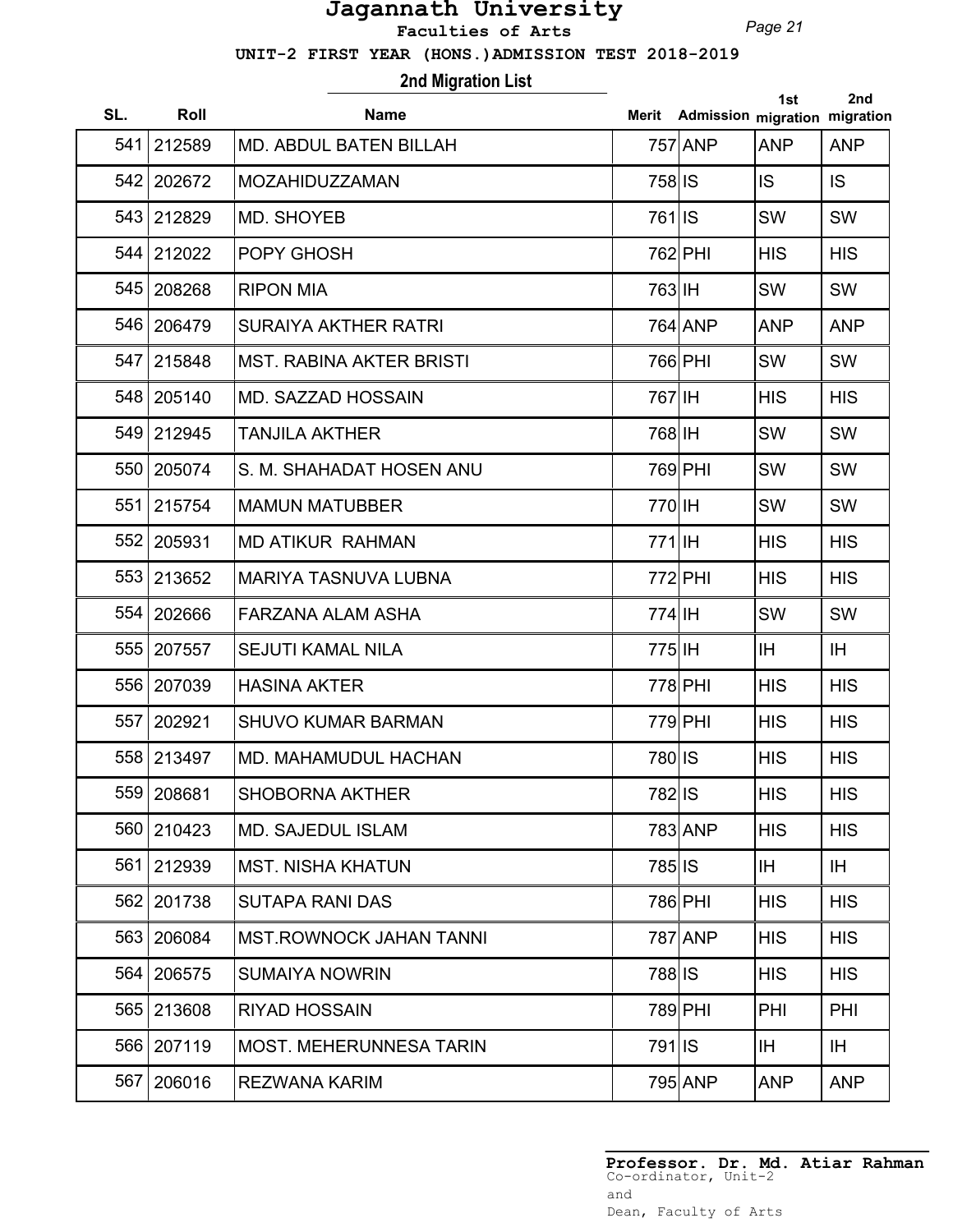*Page 22*

 **UNIT-2 FIRST YEAR (HONS.)ADMISSION TEST 2018-2019**

## **2nd Migration List**

| SL. | Roll       | <b>Name</b>                 | Merit      | Admission migration migration | 1st        | 2nd        |
|-----|------------|-----------------------------|------------|-------------------------------|------------|------------|
|     | 568 206682 | <b>PAFIN NAHAR DOLA</b>     |            | 796 PHI                       | PHI        | PHI        |
|     | 569 216529 | <b>ZANNAT ARA SHARNA</b>    | 797 IS     |                               | <b>HIS</b> | <b>HIS</b> |
|     | 570 209222 | <b>TAMMIE RAHMAN</b>        | 798 IS     |                               | <b>HIS</b> | <b>HIS</b> |
| 571 | 204893     | <b>MD. RASHEDUL HABIB</b>   | 799 IS     |                               | <b>HIS</b> | <b>HIS</b> |
|     | 572 216030 | <b>JANNATUL NAYEMA</b>      |            | 801 PHI                       | <b>HIS</b> | <b>HIS</b> |
|     | 573 209967 | <b>MD. ABUL KHAYER</b>      | 802 IS     |                               | IH.        | IH.        |
|     | 574 215482 | <b>MD. ZAHID HASAN</b>      |            | 803 ANP                       | <b>ANP</b> | <b>ANP</b> |
|     | 575 209131 | <b>MEHRUBA SULTANA</b>      |            | 808 PHI                       | IH.        | IH.        |
|     | 576 213688 | <b>SALMA ANIKA SARA</b>     | 809 IS     |                               | <b>HIS</b> | <b>HIS</b> |
| 577 | 207622     | TANJU ARA CHANDRA           | 812 IS     |                               | <b>HIS</b> | <b>HIS</b> |
|     | 578 212933 | <b>PROME BISWAS</b>         |            | 813 PHI                       | <b>IH</b>  | <b>IH</b>  |
|     | 579 213730 | <b>MD. ABDUL MOMIN</b>      | 814 IS     |                               | IS.        | IS         |
|     | 580 215075 | <b>AMRITA BISWAS REYA</b>   |            | 815 ANP                       | <b>ANP</b> | <b>ANP</b> |
| 581 | 215243     | <b>FARIA TASNIM SINTHIA</b> | 816 IS     |                               | IH.        | <b>IH</b>  |
|     | 582 216147 | <b>MD. MOMINUR RAHMAN</b>   | $818$   IS |                               | <b>HIS</b> | <b>HIS</b> |
|     | 583 205765 | <b>MURAD HOSSAIN</b>        |            | 820 ANP                       | <b>ANP</b> | <b>ANP</b> |
| 584 | 206956     | <b>TUFAYEL AHAMMED</b>      | 823 IS     |                               | <b>HIS</b> | <b>HIS</b> |
|     | 585 207054 | <b>NURUN NAHAR NAZNIN</b>   | 826 IS     |                               | <b>HIS</b> | <b>HIS</b> |
|     | 586 211019 | <b>JAKIA FARDOUS SHAMMY</b> |            | 827 PHI                       | PHI        | PHI        |
| 587 | 205639     | <b>LAKSHI BISWAS</b>        |            | 828 PHI                       | PHI        | PHI        |
|     | 588 202006 | <b>MD. MAHABUB ALI</b>      |            | 830 PHI                       | <b>HIS</b> | <b>HIS</b> |
|     | 589 210881 | <b>MD. OBAIDUL ISLAM</b>    |            | $831$ PHI                     | <b>HIS</b> | <b>HIS</b> |
|     | 590 209372 | <b>AUDRI AKHANDA</b>        |            | 832 PHI                       | <b>HIS</b> | <b>HIS</b> |
| 591 | 209641     | <b>FARHANA RAHMAN</b>       | $833 $ IS  |                               | <b>HIS</b> | <b>HIS</b> |
|     | 592 201100 | <b>MD. ARIFUL ISLAM</b>     | $834$ IS   |                               | <b>HIS</b> | <b>HIS</b> |
|     | 593 213507 | <b>MD. MEHADI HASAN</b>     | 837 IS     |                               | IS.        | IS.        |
| 594 | 206858     | <b>URMILA CHAKRABARTI</b>   |            | 839 ANP                       | <b>ANP</b> | <b>ANP</b> |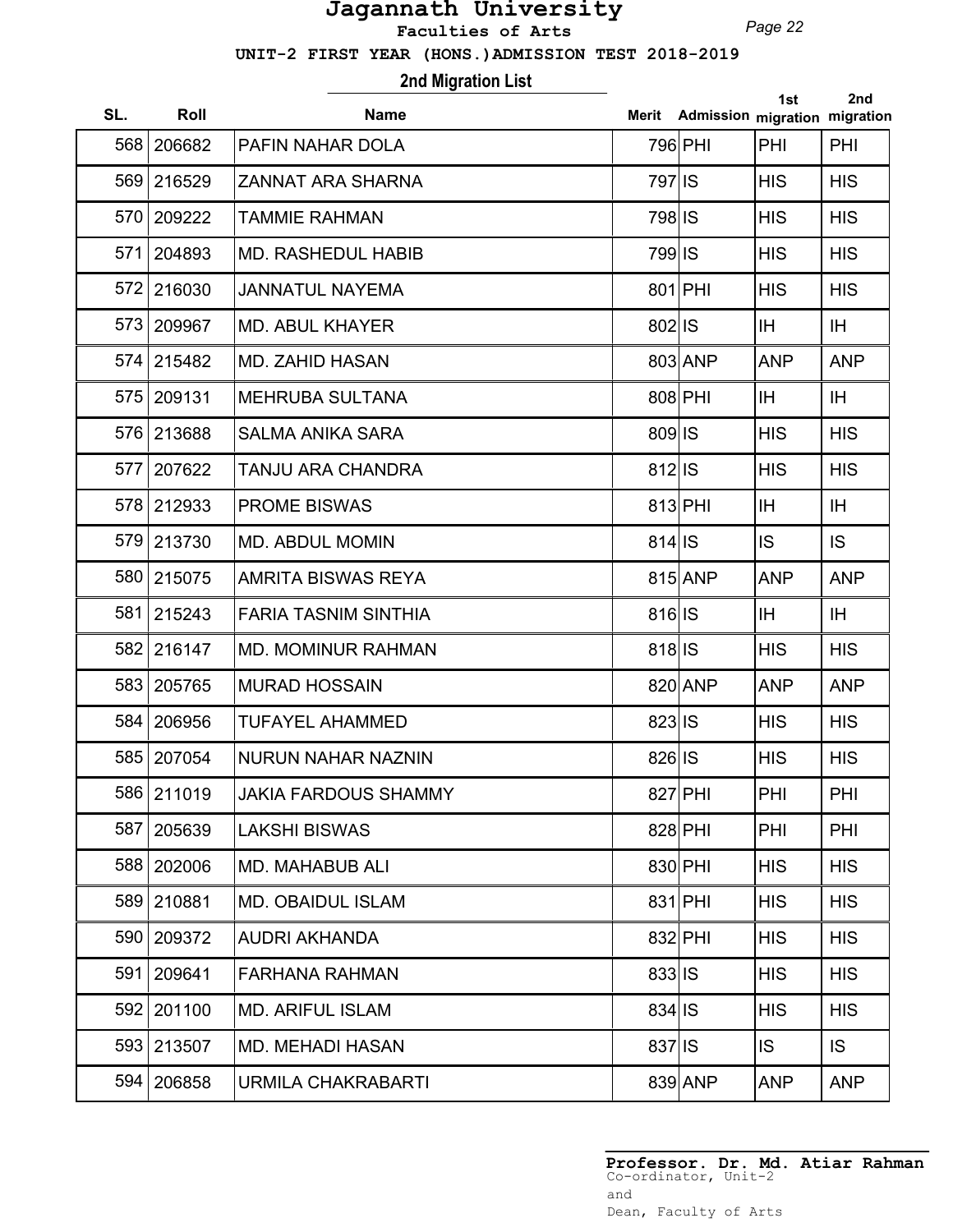*Page 23*

 **UNIT-2 FIRST YEAR (HONS.)ADMISSION TEST 2018-2019**

# **2nd Migration List**

| SL. | Roll       | <b>Name</b>                 |                     | Merit Admission migration migration | 1st        | 2nd        |
|-----|------------|-----------------------------|---------------------|-------------------------------------|------------|------------|
|     | 595 208321 | <b>RANU AKTER</b>           |                     | 840 PHI                             | <b>HIS</b> | <b>HIS</b> |
|     | 596 216274 | <b>MD. SAIFUL ISLAM</b>     |                     | 841 PHI                             | <b>HIS</b> | <b>HIS</b> |
|     | 597 210874 | <b>NIRZANA</b>              |                     | 842 PHI                             | <b>HIS</b> | <b>HIS</b> |
|     | 598 214114 | <b>MD. NAZMUL HASAN</b>     | 846 IS              |                                     | <b>IS</b>  | IS.        |
|     | 599 209991 | <b>LUCKY AKTER</b>          | $847$ <sub>IS</sub> |                                     | <b>HIS</b> | <b>HIS</b> |
| 600 | 211097     | <b>MAHEDI HASAN</b>         | 848 IS              |                                     | <b>HIS</b> | <b>HIS</b> |
| 601 | 208134     | <b>SIUM BAHAR</b>           |                     | 849 ANP                             | IH.        | IH.        |
|     | 602 216210 | <b>ISRAFIL HOSSAIN</b>      | 850 IS              |                                     | <b>HIS</b> | <b>HIS</b> |
|     | 603 216006 | <b>NUSRAT JAHAN</b>         |                     | 851 ANP                             | <b>ANP</b> | <b>ANP</b> |
|     | 604 208409 | <b>PAPRI RANI</b>           |                     | 852 ANP                             | <b>ANP</b> | <b>ANP</b> |
| 605 | 206158     | <b>MD. BELAL HOSSAIN</b>    | 853 IS              |                                     | IH.        | IH.        |
|     | 606 200394 | MD. IBRAHIM                 | 855 IS              |                                     | <b>HIS</b> | <b>HIS</b> |
| 607 | 208172     | <b>EMA AKTHER</b>           | 857 IS              |                                     | <b>HIS</b> | <b>HIS</b> |
| 608 | 202916     | <b>JANNATUL FATIMA EMU</b>  | 859 IS              |                                     | IH         | IH         |
| 609 | 210259     | <b>ABDUR RAHIM</b>          | 860 IS              |                                     | IH         | IH         |
| 610 | 202963     | <b>JARIN TASNIM PREPA</b>   | 861 IS              |                                     | IH         | IH         |
| 611 | 216333     | <b>AFSANA AKTHER CHADNI</b> | 862 IS              |                                     | <b>ANP</b> | <b>ANP</b> |
|     | 612 207657 | <b>TANJIMA AKTER</b>        | 863 IS              |                                     | <b>IH</b>  | IH         |
|     | 613 215035 | <b>HUZZATUL ISLAM</b>       | 865 IS              |                                     | IH.        | ΙH         |
| 614 | 205677     | <b>KAWSAR MIA</b>           | 868 IS              |                                     | IH.        | IH         |
| 615 | 212962     | <b>TAHMINA AKTER</b>        | 869 IS              |                                     | IH.        | IH.        |
| 616 | 205408     | <b>MAHFUJA AKTER</b>        | 870 IS              |                                     | PHI        | PHI        |
| 617 | 212878     | <b>MD SHARIFUL ISLAM</b>    | 873 IS              |                                     | IH.        | IH.        |
|     | 618 208527 | <b>SHANAZ PARVIN</b>        | 874 IS              |                                     | IH.        | <b>IH</b>  |
|     | 619 201576 | <b>MEHER AFROZ SHAMPA</b>   | $875$  IS           |                                     | PHI        | PHI        |
|     | 620 204026 | <b>SOMA SARKAR</b>          | 876 IS              |                                     | PHI        | PHI        |
| 621 | 205928     | <b>ARIFUL ISLAM</b>         | 877 IS              |                                     | IH.        | IH.        |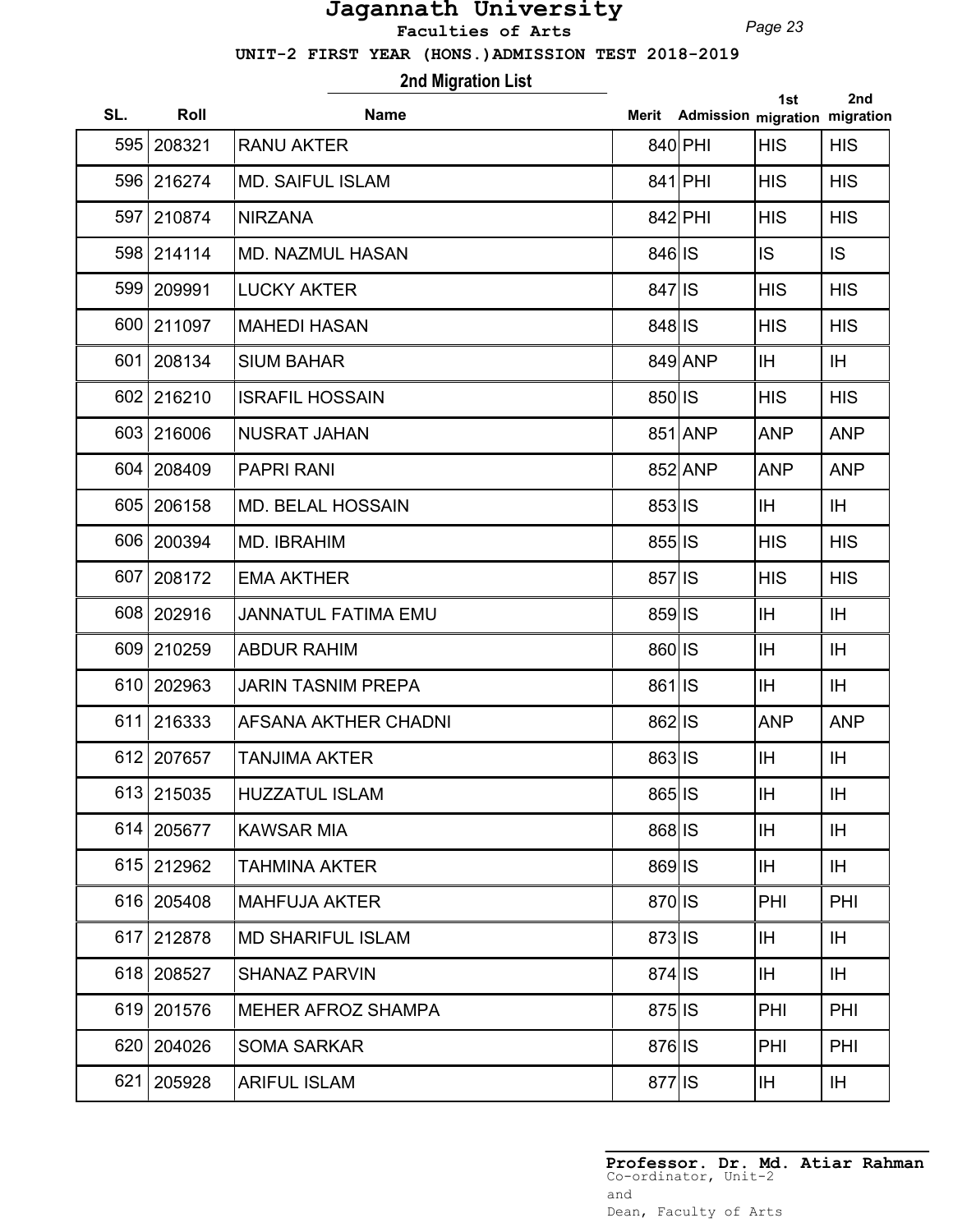*Page 24*

 **UNIT-2 FIRST YEAR (HONS.)ADMISSION TEST 2018-2019**

## **2nd Migration List**

| SL. | Roll       | <b>Name</b>                   | Merit  | Admission migration migration | 1st        | 2nd        |
|-----|------------|-------------------------------|--------|-------------------------------|------------|------------|
| 622 | 201688     | <b>SADIA ZAMAN AYSHI</b>      | 878 IS |                               | <b>IH</b>  | <b>IH</b>  |
| 623 | 215813     | <b>SUJON CHANDRA BARMAN</b>   | 879 IS |                               | PHI        | PHI        |
| 624 | 201742     | <b>AKILA AKTAR AIRIN</b>      | 880 IS |                               | <b>IS</b>  | <b>IS</b>  |
| 625 | 202201     | <b>SHAKILA AKTER</b>          | 882    |                               | <b>IH</b>  | IH         |
|     | 626 203227 | <b>MEHREEN TABASSUM MRIDU</b> | 884    |                               | <b>ANP</b> | <b>ANP</b> |
| 627 | 212942     | ASHRAFIA SULTANA NADIRA       | 886    |                               | PHI        | PHI        |
|     | 628 208511 | <b>RIKTA AKTERY RINKU</b>     | 888    |                               | <b>IH</b>  | IH         |
| 629 | 204040     | <b>MD. IMRAN HOSSAIN</b>      | 889    |                               | <b>IH</b>  | IH         |
|     | 630 202846 | <b>MST HAFIZA KHATUN</b>      | 890    |                               | PHI        | PHI        |
| 631 | 212901     | SADIA SANZIDA                 | 893    |                               | <b>IH</b>  | IH         |
| 632 | 200156     | <b>AVISHEK SAHA</b>           | 897    |                               | PHI        | PHI        |
|     | 633 208133 | <b>KHATUNE ZANNAT</b>         | 898    |                               | <b>IH</b>  | IH         |
|     | 634 208415 | MD. SAMIUZZOHA                | 899    |                               | IH.        | IH         |
|     | 635 213528 | <b>MST. TANIYA AKTER</b>      | 900    |                               | PHI        | PHI        |
| 636 | 202258     | <b>DIHAN SADID PRITHUL</b>    | 902    |                               | PHI        | PHI        |
| 637 | 213423     | <b>DINA AKTER</b>             | 903    |                               | PHI        | PHI        |
|     | 638 214568 | NISHAT TABASSUM               | 905    |                               | <b>ANP</b> | <b>ANP</b> |
|     | 639 213988 | <b>SAGOR TRIPURA</b>          | 906    |                               | <b>ANP</b> | <b>ANP</b> |
|     | 640 213617 | <b>ISRAT JAHAN ESHA</b>       | 908    |                               | <b>IH</b>  | IH         |
| 641 | 207087     | <b>NADIA AKTER NUPUR</b>      | 910    |                               | <b>ANP</b> | <b>ANP</b> |
|     | 642 201630 | <b>TASFIYA TASNIM MIM</b>     | 914    |                               | <b>IH</b>  | IH         |
| 643 | 205723     | <b>SULAYMAN AHMED</b>         | 916    |                               | IS.        | IS         |
| 644 | 206925     | <b>MD. FEROZ KHAN</b>         | 917    |                               | PHI        | PHI        |
| 645 | 214647     | <b>MAISHA MUMTAZ</b>          | 924    |                               | <b>ANP</b> | <b>ANP</b> |
|     | 646 214740 | NAZNIN AKTER LUCKY            | 925    |                               | <b>IH</b>  | IH.        |
| 647 | 212734     | <b>UMMAE HONEY SUMONA</b>     | 928    |                               | <b>ANP</b> | <b>ANP</b> |
|     | 648 215132 | <b>AJIBUL ISLAM</b>           | 929    |                               | <b>ANP</b> | <b>ANP</b> |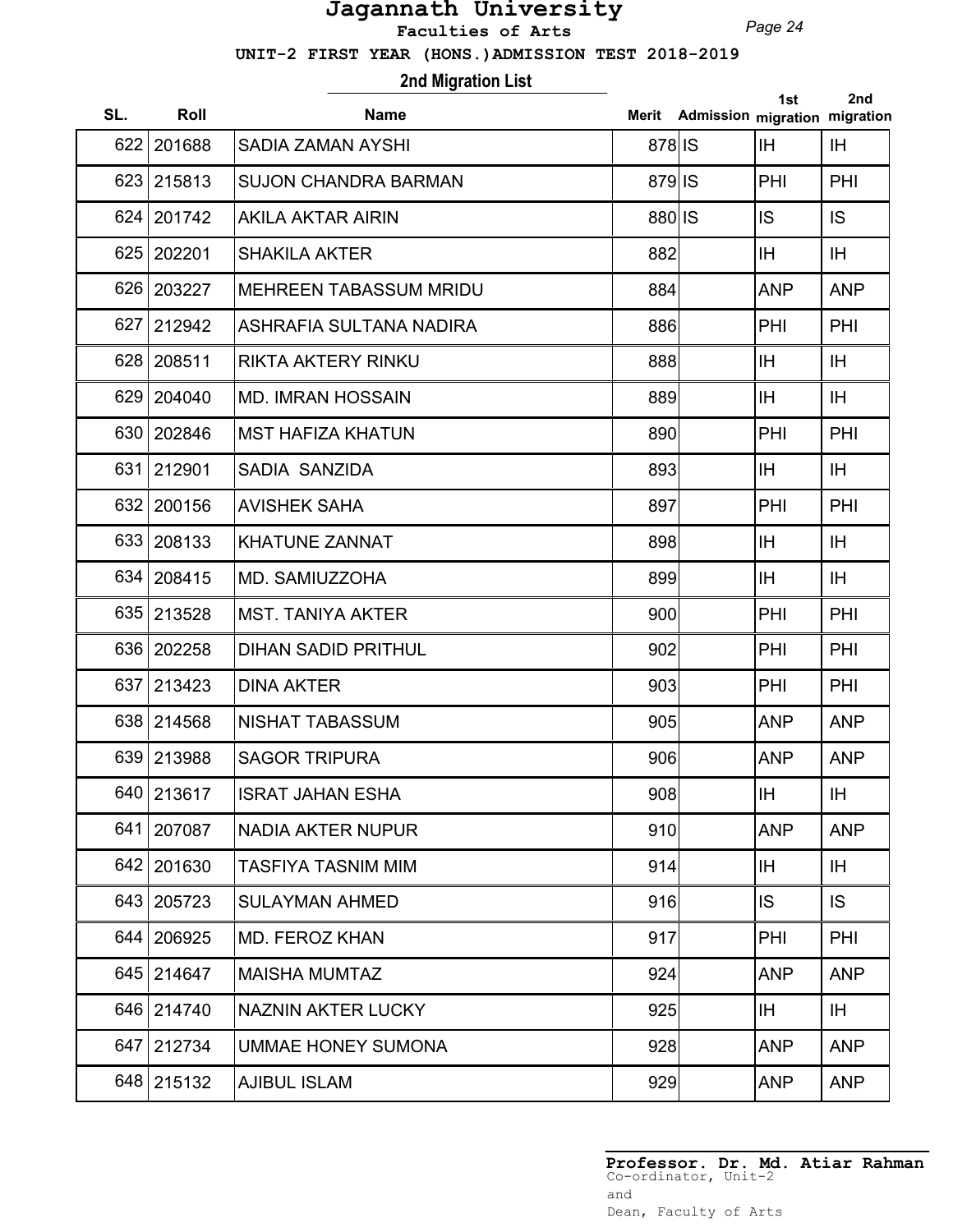*Page 25*

 **UNIT-2 FIRST YEAR (HONS.)ADMISSION TEST 2018-2019**

## **2nd Migration List**

| SL. | Roll       | <b>Name</b>                | Merit | Admission migration migration | 1st        | 2nd        |
|-----|------------|----------------------------|-------|-------------------------------|------------|------------|
|     | 649 211008 | <b>ROZINA AKTER POPI</b>   | 930   |                               | <b>IH</b>  | IH         |
|     | 650 211923 | <b>SADHIN DEWAN</b>        | 936   |                               | IH         | IH         |
| 651 | 215937     | <b>YEASIN ARAFAT</b>       | 939   |                               | IH         | IH         |
|     | 652 203524 | <b>NAIMA AKTER</b>         | 940   |                               | IS.        | <b>IS</b>  |
|     | 653 208530 | <b>SADIA SULTANA RIM</b>   | 941   |                               | PHI        | PHI        |
|     | 654 211255 | <b>HAFSA AKTER PINKY</b>   | 942   |                               | IH         | IH         |
|     | 655 204028 | <b>MD. SADIKUR RAHMAN</b>  | 943   |                               | <b>IH</b>  | IH         |
|     | 656 207636 | <b>MD SAGOR HOSSEN</b>     | 944   |                               | IH         | IH         |
| 657 | 201132     | <b>MOST. SANJIDA AKTER</b> | 945   |                               | PHI        | PHI        |
|     | 658 208443 | <b>MST. MASHURA AKTER</b>  | 946   |                               | <b>ANP</b> | <b>ANP</b> |
|     | 659 202796 | <b>MUHAMMAD ALI</b>        | 947   |                               | IS         | <b>IS</b>  |
|     | 660 206818 | <b>MSOT, RUHINA AKTHER</b> | 948   |                               | IH         | IH         |
| 661 | 215972     | <b>JUTHI KHANAM</b>        | 949   |                               | IS         | <b>IS</b>  |
|     | 662 204645 | <b>NILOY ROY</b>           | 950   |                               | <b>ANP</b> | <b>ANP</b> |
|     | 663 204571 | <b>APURBA BISWAS</b>       | 951   |                               | PHI        | PHI        |
| 664 | 210396     | <b>MST. UMMY KULSUM</b>    | 953   |                               | <b>ANP</b> | <b>ANP</b> |
|     | 665 215403 | <b>SADIA ISLAM</b>         | 954   |                               | PHI        | PHI        |
|     | 666 203469 | <b>AFRIN JANNAT MEEM</b>   | 956   |                               | IH         | IH         |
|     | 667 216369 | <b>MERAJ HASAN</b>         | 957   |                               | IH         | IH         |
|     | 668 212160 | <b>MD RUBEL HOSSAIN</b>    | 959   |                               | <b>IH</b>  | IH.        |
|     | 669 208196 | <b>MD. JAHIRUL MRIDA</b>   | 961   |                               | IS         | <b>IS</b>  |
|     | 670 205946 | <b>HUMAYRA RASHID</b>      | 962   |                               | <b>IH</b>  | IH         |
| 671 | 214005     | <b>MAKSUDA AKTER</b>       | 963   |                               | IS         | IH.        |
| 672 | 203290     | <b>NIAMOTULLAH</b>         | 964   |                               | IS.        | IH.        |
|     | 673 211991 | MD.ABDUR RAHMAN RIAD       | 967   |                               | <b>ANP</b> | <b>ANP</b> |
|     | 674 213811 | UMMEY HABIBA SUFALA BEGUM  | 969   |                               | <b>ANP</b> | <b>ANP</b> |
|     | 675 203007 | <b>MST. NUSRAT JAHAN</b>   | 971   |                               | <b>ANP</b> | IH.        |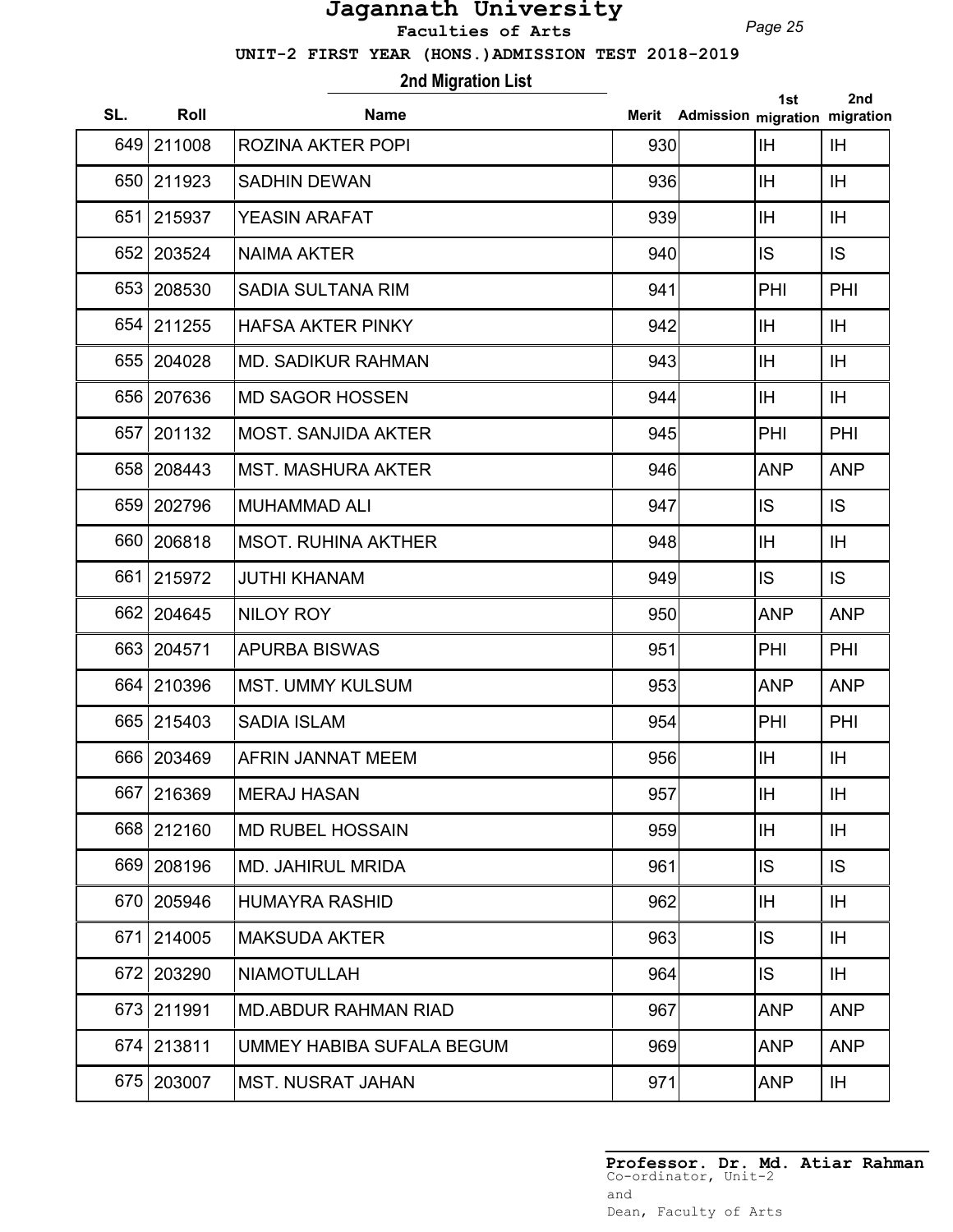*Page 26*

 **UNIT-2 FIRST YEAR (HONS.)ADMISSION TEST 2018-2019**

# **2nd Migration List**

| SL. | Roll       | <b>Name</b>                    | Merit | Admission migration migration | 1st        | 2nd        |
|-----|------------|--------------------------------|-------|-------------------------------|------------|------------|
|     | 676 212543 | <b>ARIFUL ISLAM</b>            | 972   |                               | <b>IS</b>  | IS.        |
| 677 | 202969     | <b>SEMA AKTER</b>              | 973   |                               | PHI        | IH         |
|     | 678 214831 | <b>AMIR HAMJA</b>              | 974   |                               | IS         | IH.        |
|     | 679 201079 | <b>MORIOUM KHATUN</b>          | 975   |                               | PHI        | IH         |
|     | 680 210060 | <b>RUBAIYA NASIR SHUKHI</b>    | 976   |                               | <b>ANP</b> | <b>ANP</b> |
| 681 | 205663     | <b>MD. DULAL MIAH</b>          | 977   |                               | <b>ANP</b> | <b>ANP</b> |
|     | 682 212612 | <b>SK MD TAZOER</b>            | 978   |                               | IS         | IH.        |
|     | 683 213253 | <b>PRAPTI BISWAS</b>           | 979   |                               | PHI        | PHI        |
|     | 684 215801 | <b>RABIA YESMIN</b>            | 981   |                               | PHI        | PHI        |
|     | 685 210765 | <b>SHAKIL KHAN</b>             | 982   |                               | IS         | IS         |
|     | 686 214264 | <b>MOST. SADIYA FARHA TONI</b> | 985   |                               | PHI        | PHI        |
| 687 | 212468     | <b>SANJIDA MAHFUZ</b>          | 986   |                               | PHI        | PHI        |
| 688 | 213809     | <b>SADIA AFRIN</b>             | 987   |                               | <b>ANP</b> | <b>ANP</b> |
| 689 | 212835     | TABASSUM FAIROZE PRITHULA      | 989   |                               | <b>ANP</b> | <b>ANP</b> |
| 690 | 210835     | <b>NOWSHIN ZAHAN</b>           | 990   |                               | PHI        | PHI        |
| 691 | 214871     | <b>NISHAT TAHSIN OPE</b>       | 992   |                               | <b>ANP</b> | <b>ANP</b> |
| 692 | 208163     | <b>ATIQUR RAHMAN</b>           | 993   |                               | IS         | IS.        |
|     | 693 209079 | <b>MAHIA AKTER MONA</b>        | 994   |                               | PHI        | PHI        |
|     | 694 207370 | <b>NUSHRAT JAHAN URMI</b>      | 995   |                               | PHI        | PHI        |
| 695 | 202746     | <b>MD AKRAM HOSSAIN</b>        | 996   |                               | PHI        | PHI        |
|     | 696 201027 | <b>SHARMIN SHELA</b>           | 997   |                               | IS.        | IS.        |
| 697 | 211329     | FATEMATUJ JOHURA ZANNAT        | 998   |                               | <b>ANP</b> | <b>ANP</b> |
|     | 698 215529 | TASPRIYA AKTER PINKY           | 999   |                               | <b>ANP</b> | <b>ANP</b> |
|     | 699 209948 | <b>MST. NUSRAT JAHAN SUMI</b>  | 1000  |                               | <b>ANP</b> | <b>ANP</b> |
|     | 700 213342 | MD. AL AMIN                    | 1001  |                               | IS.        | IS.        |
|     | 701 208620 | <b>KANIS FATEMA</b>            | 1002  |                               | IS.        | IS.        |
|     | 702 202946 | <b>AYESHA AKTER SUCHI</b>      | 1003  |                               | <b>ANP</b> | <b>ANP</b> |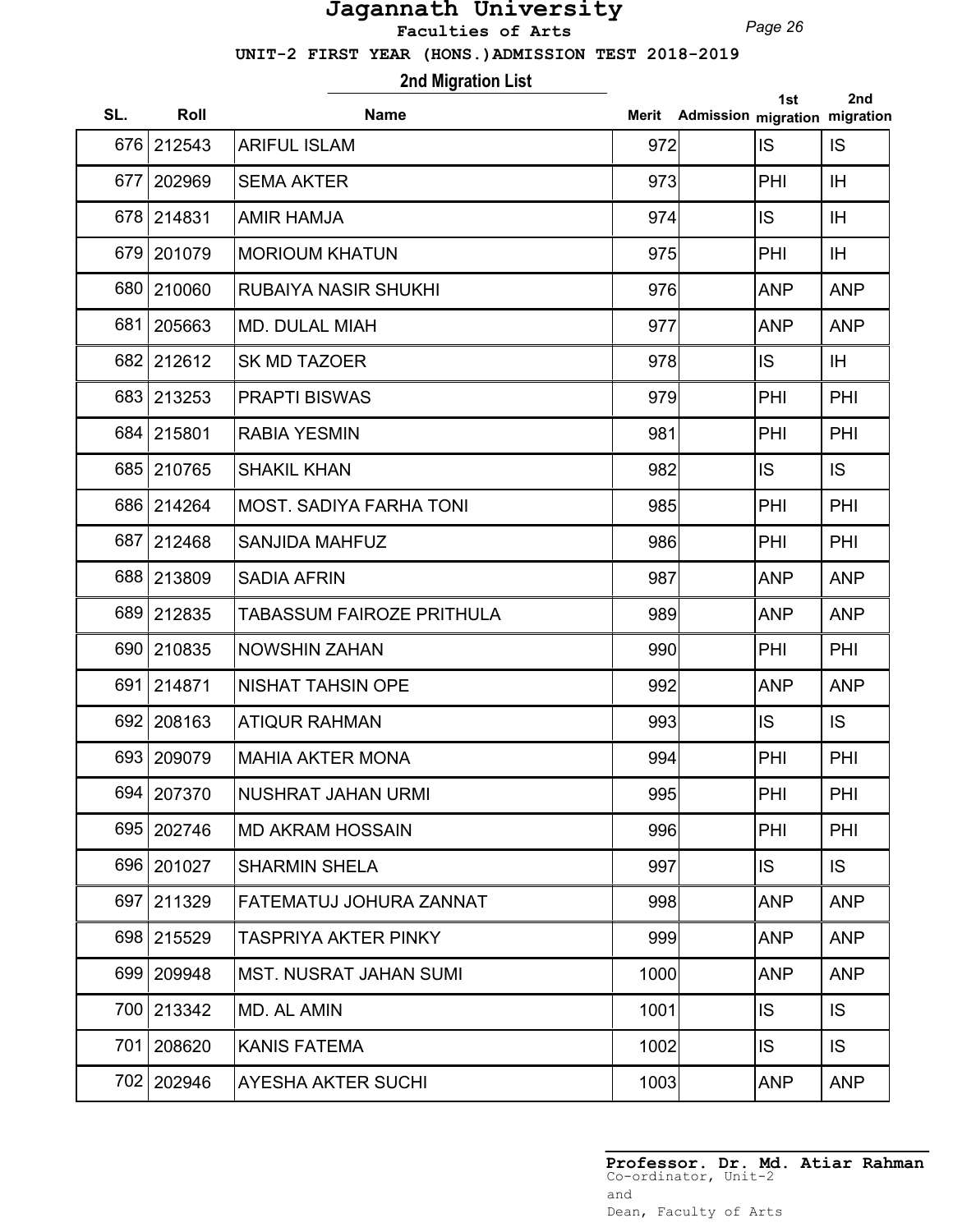*Page 27*

 **UNIT-2 FIRST YEAR (HONS.)ADMISSION TEST 2018-2019**

## **2nd Migration List**

| SL. | Roll       | <b>Name</b>                     | Merit | Admission migration migration | 1st       | 2nd        |
|-----|------------|---------------------------------|-------|-------------------------------|-----------|------------|
| 703 | 202823     | TABASSUM JAHAN                  | 1004  |                               | <b>IS</b> | <b>IS</b>  |
|     | 704 212974 | <b>ISMITA JANNAT</b>            | 1005  |                               | PHI       | <b>ANP</b> |
|     | 705 203627 | <b>MOST. HASINA ALAM</b>        | 1006  |                               | PHI       | <b>PHI</b> |
|     | 706 208150 | <b>MOST. FOUZIA AKTER</b>       | 1007  |                               | <b>IS</b> | IS.        |
|     | 707 203287 | <b>MUSHFIQ EBNA SHOHID</b>      | 1009  |                               | PHI       | PHI        |
|     | 708 213532 | <b>MST. NEVEE AKTER</b>         | 1011  |                               | PHI       | PHI        |
|     | 709 209323 | <b>MOSARRAT TASMIA RAHIM</b>    | 1013  |                               | <b>IS</b> | <b>ANP</b> |
|     | 710 206007 | <b>MD. ABDUL MOHYE</b>          | 1014  |                               | <b>IS</b> | <b>IS</b>  |
| 711 | 204656     | <b>TANIA AKTER</b>              | 1015  |                               | PHI       | <b>PHI</b> |
|     | 712 205974 | <b>FATEMA AKTER</b>             | 1020  |                               | <b>IS</b> | <b>IS</b>  |
|     | 713 214746 | <b>ASHRAFUZZAMAN</b>            | 1021  |                               | PHI       | PHI        |
|     | 714 214828 | <b>UMME HABEBA</b>              | 1024  |                               | <b>IS</b> | <b>IS</b>  |
|     | 715 213360 | <b>EKRA FORKAN DAFODIL</b>      | 1025  |                               | <b>IS</b> | IS         |
| 716 | 216599     | <b>JEWEL CHAKMA</b>             | 1026  |                               | PHI       | <b>ANP</b> |
| 717 | 207299     | <b>MST. SADIA AFRIN LOCHONA</b> | 1028  |                               | PHI       | <b>ANP</b> |
| 718 | 204931     | <b>SUZON ALI</b>                | 1029  |                               | <b>IS</b> | IS         |
|     | 719 203228 | <b>SURIA YEASMIN</b>            | 1031  |                               | <b>IS</b> | <b>IS</b>  |
|     | 720 207669 | <b>SARA ATIA SITHEE</b>         | 1035  |                               | <b>IS</b> | IS         |
|     | 721 208738 | <b>SHANTA AKTER</b>             | 1036  |                               | <b>IS</b> | <b>IS</b>  |
| 722 | 201416     | <b>NIGAR NISHAT</b>             | 1038  |                               | <b>IS</b> | <b>ANP</b> |
|     | 723 214683 | <b>MEHRAB HOSEN</b>             | 1039  |                               | <b>IS</b> | PHI        |
|     | 724 211841 | <b>JAITA AKTER</b>              | 1040  |                               | <b>IS</b> | PHI        |
| 725 | 206089     | <b>SADIKA MARZIA</b>            | 1041  |                               | <b>IS</b> | IS.        |
| 726 | 205306     | <b>MD RIAJUL ISLAM</b>          | 1042  |                               | <b>IS</b> | <b>ANP</b> |
| 727 | 205333     | <b>ABU TALHA ZOBAIR</b>         | 1043  |                               | <b>IS</b> | <b>PHI</b> |
|     | 728 202144 | <b>SIRAJUM MONIRA PREETY</b>    | 1044  |                               | <b>IS</b> | <b>PHI</b> |
|     | 729 201884 | <b>MD. MAKSUDUL HAQUE</b>       | 1045  |                               | <b>IS</b> | IS.        |